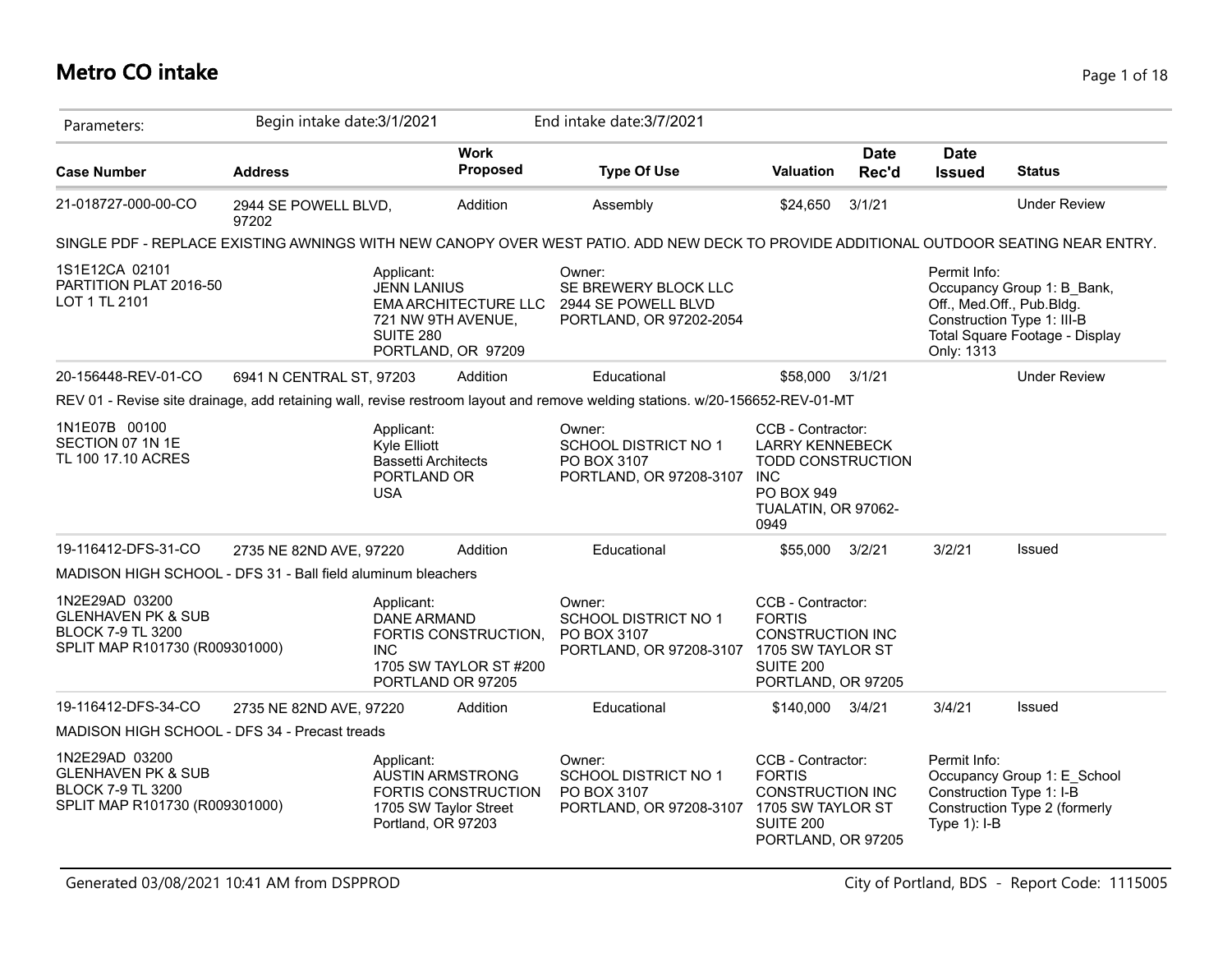# **Metro CO intake** Page 2 of 18

| Parameters:                                                                     | Begin intake date: 3/1/2021             |                                                                                                                                   | End intake date: 3/7/2021                                                                          |                                                                                                                            |                      |                              |                                                                                  |
|---------------------------------------------------------------------------------|-----------------------------------------|-----------------------------------------------------------------------------------------------------------------------------------|----------------------------------------------------------------------------------------------------|----------------------------------------------------------------------------------------------------------------------------|----------------------|------------------------------|----------------------------------------------------------------------------------|
| <b>Case Number</b>                                                              | <b>Address</b>                          | <b>Work</b><br>Proposed                                                                                                           | <b>Type Of Use</b>                                                                                 | <b>Valuation</b>                                                                                                           | <b>Date</b><br>Rec'd | <b>Date</b><br><b>Issued</b> | <b>Status</b>                                                                    |
| Total # of CO Addition permit intakes:4                                         |                                         |                                                                                                                                   |                                                                                                    |                                                                                                                            |                      |                              | Total valuation of CO Addition permit intakes: \$277,650                         |
| 21-020359-000-00-CO                                                             | 1420 NW LOVEJOY ST - UNIT<br>712, 97209 | Alteration                                                                                                                        | Apartments/Condos<br>(3 or more units)                                                             | \$37,094                                                                                                                   | 3/3/21               |                              | <b>Under Review</b>                                                              |
|                                                                                 |                                         |                                                                                                                                   | SINGLE PDF - INTERIOR ALTERATION TO LOFT OF 2 STORY CONDO, REMOVE INTERIOR PARTITIONS.             |                                                                                                                            |                      |                              |                                                                                  |
| 1N1E33AD 70446<br>MARSHALL-WELLS LOFTS CONDOMINIUMS<br><b>LOT 712</b>           |                                         | Applicant:<br>MICHELLE JERESEK<br><b>IVON STREET STUDIO</b><br>1028 SE WATER ST #260<br>PORTLAND, OR 97214                        | Owner:<br><b>RENEE CARISIO-FARBER</b><br>1420 NW LOVEJOY ST #712<br>PORTLAND, OR 97209-2753        | CCB - Contractor:<br><b>ITG CONSTRUCTION</b><br><b>LLC</b><br>4314 SE HARRISON ST<br>MILWAUKIE, OR 97222                   |                      | Permit Info:                 | Occupancy Group 1: R-<br>2 Residential Multi-family<br>Construction Type 1: II-A |
| 21-019838-000-00-CO                                                             | 3210 SE PINE ST, 97214                  | Alteration                                                                                                                        | Apartments/Condos<br>(3 or more units)                                                             | \$35,000                                                                                                                   | 3/2/21               |                              | <b>Under Review</b>                                                              |
|                                                                                 |                                         |                                                                                                                                   | SINGLE PDF - REPLACE LOAD BEARING WALL WITH LOAD BEARING WALL BEAM ON 1ST FLOOR OF TRIPLEX.        |                                                                                                                            |                      |                              |                                                                                  |
| 1N1E36CD 03900<br><b>SCHMEERS ADD</b><br>BLOCK <sub>6</sub><br>LOT <sub>9</sub> |                                         | Applicant:<br><b>LOUIS VANDENBERG</b><br>THE CAREFUL<br><b>REMODELERS</b><br>10940 SW BARNES RD<br>SUITE 145<br>PORTLAND OR 97225 | Owner:<br>3210 SE PINE LLC<br>1725 NE 44TH AVE<br>PORTLAND, OR 97213                               | CCB - Contractor:<br><b>LOUIS VANDENBERG</b><br>THE CAREFUL<br><b>REMODELERS INC</b><br>PO BOX 90397<br>PORTLAND, OR 97290 |                      | Permit Info:                 | Occupancy Group 1: R-<br>2 Residential Multi-family<br>Construction Type 1: V-B  |
| 21-021540-000-00-CO                                                             | 238 NW 4TH AVE, 97209                   | Alteration                                                                                                                        | Assembly                                                                                           | \$23,000                                                                                                                   | 3/5/21               |                              | <b>Under Review</b>                                                              |
|                                                                                 |                                         |                                                                                                                                   | SINGLE PDF - DEMOLISH EXISTING RESTROOMS, BUILD (2) NEW ACCESSIBLE RESTROOMS IN THE SAME LOCATION. |                                                                                                                            |                      |                              |                                                                                  |
| 1N1E34CA 05400<br><b>COUCHS ADD</b><br><b>BLOCK 27</b><br>LOT 6&7               |                                         | Applicant:<br><b>STEVE FOSLER</b><br><b>FOSLER ARCHITECTURE</b><br>1930 NW LOVEJOY ST<br>PORTLAND OR 97209                        | Owner:<br>YEE ONE LLC<br>8800 N LOMBARD ST<br>PORTLAND, OR 97203-3735                              | Primary Contractor:<br>TO BID                                                                                              |                      |                              |                                                                                  |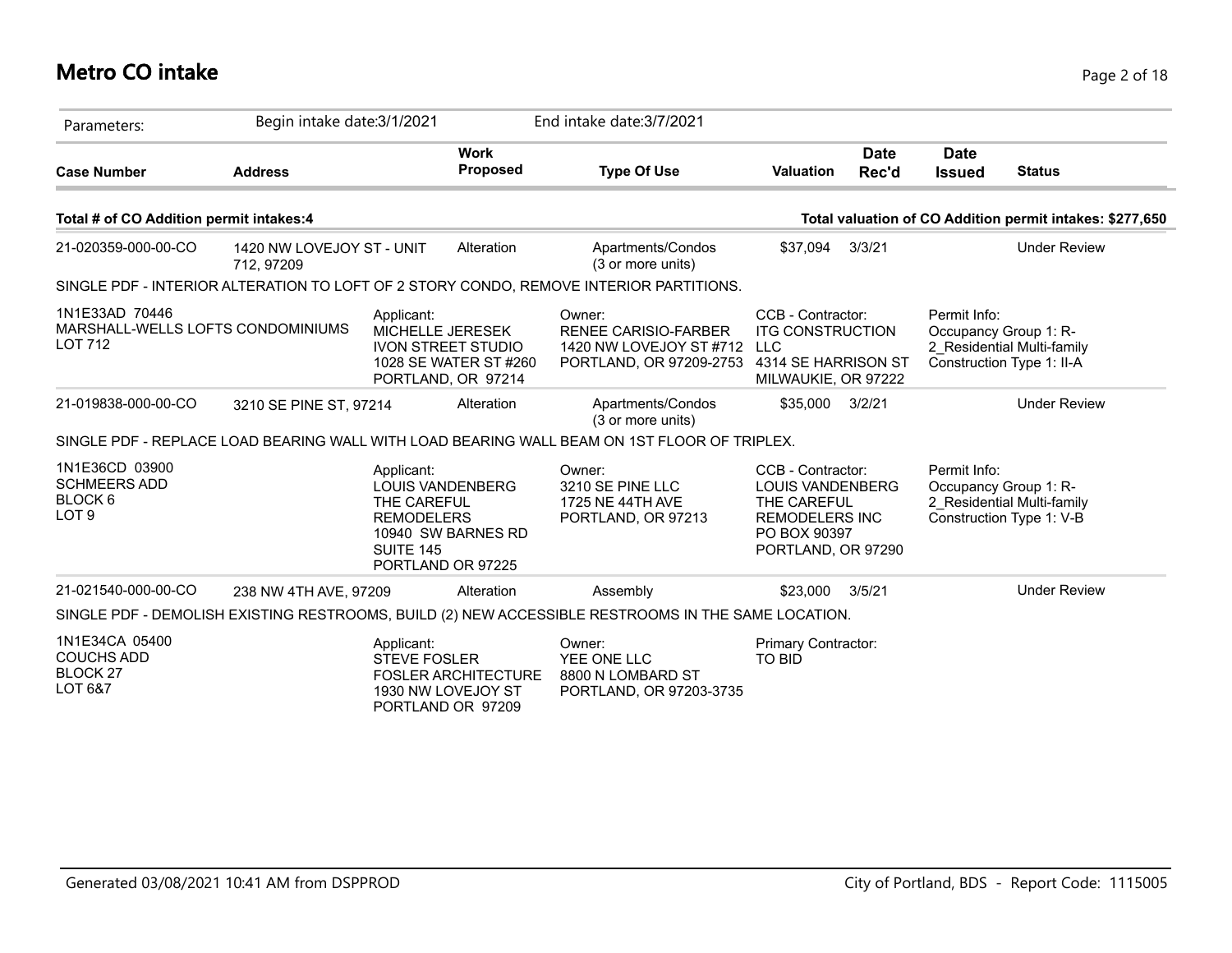# **Metro CO intake** Page 3 of 18

| Parameters:                                                                                                      | Begin intake date: 3/1/2021                                                                                                                                                        |                                                                  | End intake date: 3/7/2021                                                                                                            |                                                                                                                                                  |                      |                              |                                                                                         |
|------------------------------------------------------------------------------------------------------------------|------------------------------------------------------------------------------------------------------------------------------------------------------------------------------------|------------------------------------------------------------------|--------------------------------------------------------------------------------------------------------------------------------------|--------------------------------------------------------------------------------------------------------------------------------------------------|----------------------|------------------------------|-----------------------------------------------------------------------------------------|
| <b>Case Number</b>                                                                                               | <b>Address</b>                                                                                                                                                                     | <b>Work</b><br><b>Proposed</b>                                   | <b>Type Of Use</b>                                                                                                                   | <b>Valuation</b>                                                                                                                                 | <b>Date</b><br>Rec'd | <b>Date</b><br><b>Issued</b> | <b>Status</b>                                                                           |
| 20-146115-REV-01-CO                                                                                              | 2400 NE BROADWAY, 97232                                                                                                                                                            | Alteration                                                       | Assembly                                                                                                                             | \$25,000                                                                                                                                         | 3/5/21               |                              | <b>Under Review</b>                                                                     |
|                                                                                                                  | SINGLE PDF - VALUE-ADDED REVISION TO ADD NEW FOOTINGS AND PEDESTRIAN RAMP AT NE CORNER OF BUILDING. RAMP NOT FOR EGRESS OR<br>ACCESSIBILITY. RELOCATION OF TRASH ROOM IN BASEMENT. |                                                                  |                                                                                                                                      |                                                                                                                                                  |                      |                              |                                                                                         |
| 1N1E25CC 14300<br>CARTERS ADD TO E P<br>BLOCK <sub>2</sub><br>W 1' OF LOT 2 EXC PT IN ST<br>LOT 3&4 EXC PT IN ST | Applicant:<br>OPEN CONCEPT<br><b>ARCHITECTURE</b>                                                                                                                                  | REBECCA MORELLO<br>208 NW 21ST AVE #201<br>PORTLAND OR 97209     | Owner:<br><b>HARDER DAY LLC</b><br>PO BOX 18098<br>PORTLAND, OR 97218                                                                | CCB - Contractor:<br><b>SWINERTON BUILDERS</b><br><b>INC</b><br>2001 CLAYTON ROAD<br>7TH FLOOR LEGAL<br>CONCORD, CA 94520                        |                      |                              |                                                                                         |
| 20-208279-000-00-CO                                                                                              | 1304 N SKIDMORE ST, 97217                                                                                                                                                          | Alteration                                                       | <b>Business</b>                                                                                                                      | \$65,000 3/1/21                                                                                                                                  |                      | 3/2/21                       | Issued                                                                                  |
| <b>RESTROOM</b>                                                                                                  | TI FOR FIRST TIME TENANT; CHANGE OF OCCUPANCY FROM 'M' TO 'B'; DEMO INTERIOR WALL AND ADD NEW WALLS TO CREATE LOBBY, UTILITY ROOM, AND                                             |                                                                  |                                                                                                                                      |                                                                                                                                                  |                      |                              |                                                                                         |
| 1N1E22CB 07300                                                                                                   | Applicant:<br><b>WILLIAM MILLER</b><br>2728 N. JESSUP ST                                                                                                                           | PORTLAND OR 97217                                                | Owner:<br>1332 SKIDMORE<br>APARTMENTS LLC<br>1741 VILLAGE CENTER CIR 6595 SW ELM AVE<br>LAS VEGAS, NV 89134-6303 BEAVERTON, OR 97005 | CCB - Contractor:<br>ALK CONSTRUCTION<br><b>LLC</b>                                                                                              |                      | Permit Info:                 | Occupancy Group 1: B Bank,<br>Off., Med.Off., Pub.Bldg.<br>Construction Type 1: I-A     |
| 20-198293-REV-01-CO                                                                                              | 950 NW 23RD AVE, 97210                                                                                                                                                             | Alteration                                                       | <b>Business</b>                                                                                                                      | \$10,500 3/5/21                                                                                                                                  |                      |                              | <b>Under Review</b>                                                                     |
| SPACE IN SUITE 'C'.                                                                                              | SINGLE PDF: VALUE-ADDED REVISION TO ADD SINGLE OCCUPANCY UNISEX TOILET ROOM AT SE CORNER OF SUITE 'C'. ADD SUSPENDED LED LIGHTS IN OPEN                                            |                                                                  |                                                                                                                                      |                                                                                                                                                  |                      |                              |                                                                                         |
| 1N1E33BC 00300<br>KINGS 2ND ADD<br>BLOCK 20<br>LOT 15-17                                                         | Applicant:<br><b>GARY ROMMEL</b><br>THE ROMMEL<br><b>ARCHITECTURAL</b><br><b>PARTNERSHIP LLC</b><br>4137 NE 31ST AVE                                                               | PORTLAND OR 97211                                                | Owner:<br>C E JOHN PROPERTIES 22<br><b>LLC</b><br>1701 SE COLUMBIA RIVER<br><b>DR</b><br>VANCOUVER, WA 98661-<br>8078                | CCB - Contractor:<br>JAMES E JOHN<br>CONSTRUCTION CO INC Off., Med.Off., Pub.Bldg.<br>1701 SE COLUMBIA<br><b>RIVER DR</b><br>VANCOUVER, WA 98661 |                      | Permit Info:<br>Type 1): V-B | Occupancy Group 1: B_Bank,<br>Construction Type 1: V-B<br>Construction Type 2 (formerly |
| 21-020379-000-00-CO                                                                                              | 4211 NE SANDY BLVD, 97213                                                                                                                                                          | Alteration                                                       | <b>Business</b>                                                                                                                      | \$220,000                                                                                                                                        | 3/3/21               |                              | <b>Under Review</b>                                                                     |
|                                                                                                                  | SINGLE PDF - REPLACE ROOF FRAMING DAMAGED BY FIRE.                                                                                                                                 |                                                                  |                                                                                                                                      |                                                                                                                                                  |                      |                              |                                                                                         |
| 1N2E30CC 03200                                                                                                   | Applicant:<br><b>BARRY MASLEN</b><br><b>ENGINEERS</b>                                                                                                                              | MILLER CONSULTING<br>9600 SW OAK ST STE 400<br>PORTLAND OR 97223 | Owner:<br><b>LEON DRENNAN</b><br>608 CABANA LN<br>LAKE OSWEGO, OR 97034-<br>3731                                                     | CCB - Contractor:<br><b>MCBRIDE</b><br><b>CONSTRUCTION</b><br><b>RESOURCES INC</b><br>15100 8TH AVESW<br>BURIEN, WA 98166                        |                      | Permit Info:                 | Construction Type 1: V-B                                                                |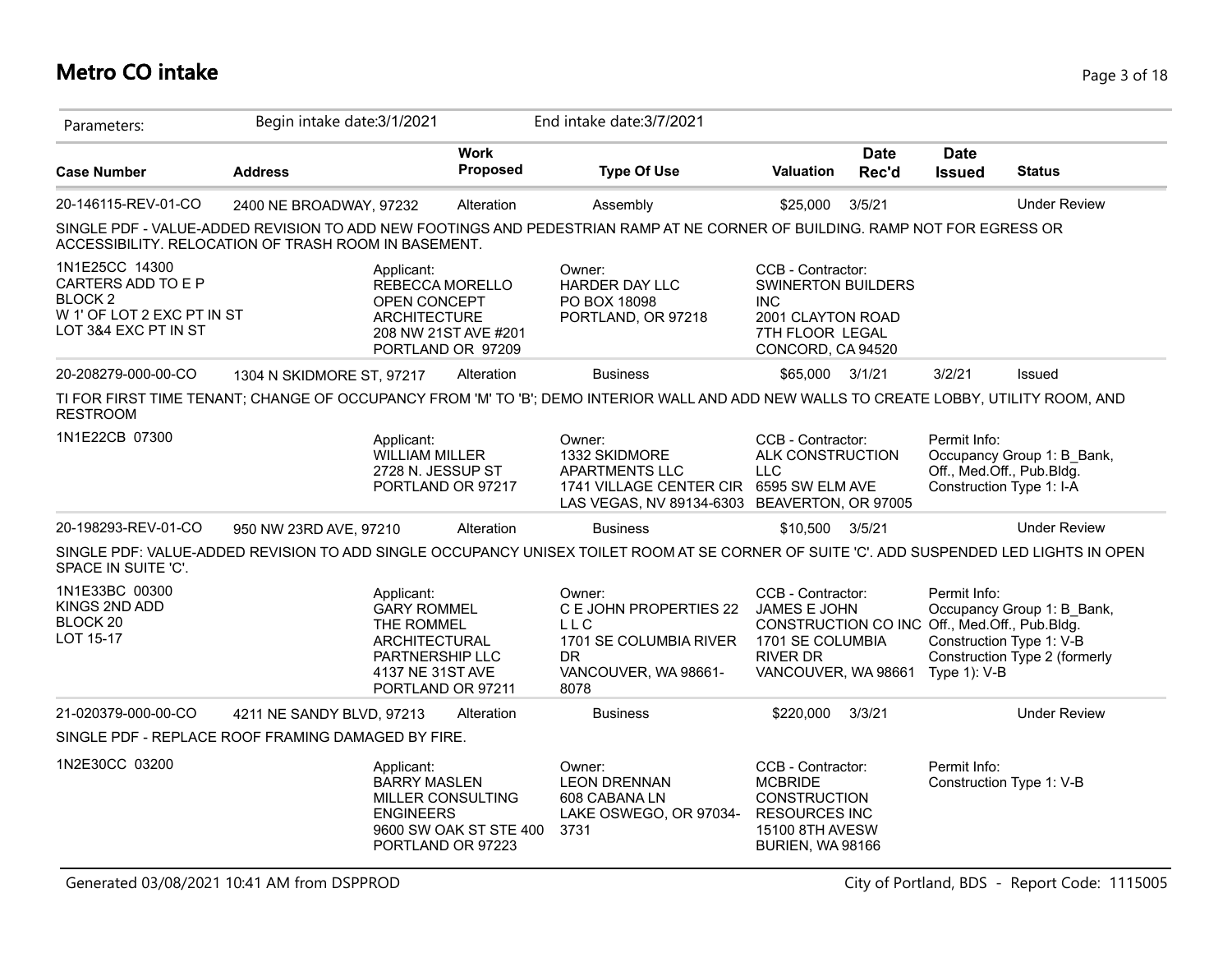### **Metro CO intake** Page 4 of 18

| Parameters:                                                                                                               | Begin intake date: 3/1/2021    |                                                                                                                            |                                | End intake date: 3/7/2021                                                                                                                                                                                                                                                          |                                                                               |                      |                              |                                                                                       |
|---------------------------------------------------------------------------------------------------------------------------|--------------------------------|----------------------------------------------------------------------------------------------------------------------------|--------------------------------|------------------------------------------------------------------------------------------------------------------------------------------------------------------------------------------------------------------------------------------------------------------------------------|-------------------------------------------------------------------------------|----------------------|------------------------------|---------------------------------------------------------------------------------------|
| <b>Case Number</b>                                                                                                        | <b>Address</b>                 |                                                                                                                            | <b>Work</b><br><b>Proposed</b> | <b>Type Of Use</b>                                                                                                                                                                                                                                                                 | <b>Valuation</b>                                                              | <b>Date</b><br>Rec'd | <b>Date</b><br><b>Issued</b> | <b>Status</b>                                                                         |
| 21-019803-000-00-CO                                                                                                       | 134 W BURNSIDE ST, 97209       |                                                                                                                            | Alteration                     | <b>Business</b>                                                                                                                                                                                                                                                                    | \$30,000                                                                      | 3/3/21               |                              | <b>Under Review</b>                                                                   |
|                                                                                                                           |                                |                                                                                                                            |                                | SINGLE PDF - INTERIOR TENANT IMPROVEMENT FOR EXISTING TENANT, NEW WALL WITH CONCESSION WINDOW BETWEEN THE DAY ROOM AND THE KITCHEN.                                                                                                                                                |                                                                               |                      |                              |                                                                                       |
| 1N1E34CD 00300<br><b>COUCHS ADD</b><br><b>BLOCK 11</b><br>W 1/2 OF LOT 2&3 EXC PT IN ST<br>W 45' OF LOT 6&7 EXC PT IN STS |                                | Applicant:<br><b>REBECCA KERR</b><br>CIDA ARCHITECTS AND<br><b>ENGINEERS</b><br>200<br>PORTLAND OR 97224                   | 15895 SW 72ND AVE, STE         | Owner:<br><b>SALVATION ARMY</b><br>8495 SE MONTEREY AVE<br>#100<br>HAPPY VALLEY, OR 97086-<br>7845                                                                                                                                                                                 | CCB - Contractor:<br><b>RA SERVICES LLC</b><br>PO BOX 433<br>COLTON, OR 97017 |                      | Permit Info:                 | Occupancy Group 1: B_Bank,<br>Off., Med.Off., Pub.Bldg.<br>Construction Type 1: III-B |
| 21-018436-000-00-CO                                                                                                       | 510 NE 80TH AVE, 97213         |                                                                                                                            | Alteration                     | <b>Business</b>                                                                                                                                                                                                                                                                    | \$90,000                                                                      | 3/1/21               |                              | <b>Under Review</b>                                                                   |
|                                                                                                                           |                                |                                                                                                                            |                                | SINGLE PDF - CHANGE OF OCCUPANCY FROM R-3 TO B, SEISMIC UPGRADE, RELOCATE INTERIOR WALLS AND DOORS FOR NEW LAYOUT, ADD WINDOW AT REAR.                                                                                                                                             |                                                                               |                      |                              |                                                                                       |
| 1N2E32AD 16500<br><b>NORTH VILLA</b><br>BLOCK <sub>2</sub><br>S 7' OF LOT 22<br>LOT 23 EXC S 7'                           |                                | Applicant:<br><b>JACK BARNES</b><br><b>JACK BARNES</b><br><b>ARCHITECT</b><br><b>1809 NE 2ND AVE</b><br>PORTLAND, OR 97212 |                                | Owner:<br><b>HEINRICH FRUEHAUF</b><br>510 NE 80TH AVE<br>PORTLAND, OR 97213                                                                                                                                                                                                        | Primary Contractor:<br><b>TO BID</b>                                          |                      |                              |                                                                                       |
|                                                                                                                           | 1601 N COLUMBIA BLVD,<br>97217 |                                                                                                                            | Alteration                     | <b>Business</b>                                                                                                                                                                                                                                                                    | \$0                                                                           | 3/2/21               |                              | <b>Under Review</b>                                                                   |
| 19-236410-REV-01-CO<br>SPACE.                                                                                             |                                |                                                                                                                            |                                | SINGLE PDF - REVISION TO REDUCE PROPOSED WORK: NO NEW OFFICE WILL BE BUILT, NO CHANGE IN OCCUPANCY, ALL CONSTRUCTION TO BE IN EXISTING<br>OFFICE, PORTION OF SECOND FLOOR WILL NOT BE DEMOLISHED (REMAIN AS IS), PORTION OF SECOND FLOOR TO BE BUILT OUT WILL REMAIN AS UNFINISHED |                                                                               |                      |                              |                                                                                       |

| Applicant:<br>Owner:<br>LAWRENCE B STONE<br>RANDAL RUIZ<br>LB STONE PROPERTIES<br>PROPERTIES #66 LLC<br>PO BOX 3949<br>PO BOX 3949<br>SPOKANE WA 99208<br>SPOKANE, WA 99220 | CCB - Contractor:<br>WAI FN<br><b>CONSTRUCTION LLC</b><br>PO BOX 2267<br>WILSONVILLE, OR<br>97070<br><b>Primary Contractor:</b><br>TO BID | Permit Info:<br>Occupancy Group 1: B Bank,<br>Off., Med.Off., Pub.Bldg.<br>Construction Type 1: III-B |
|-----------------------------------------------------------------------------------------------------------------------------------------------------------------------------|-------------------------------------------------------------------------------------------------------------------------------------------|-------------------------------------------------------------------------------------------------------|
|-----------------------------------------------------------------------------------------------------------------------------------------------------------------------------|-------------------------------------------------------------------------------------------------------------------------------------------|-------------------------------------------------------------------------------------------------------|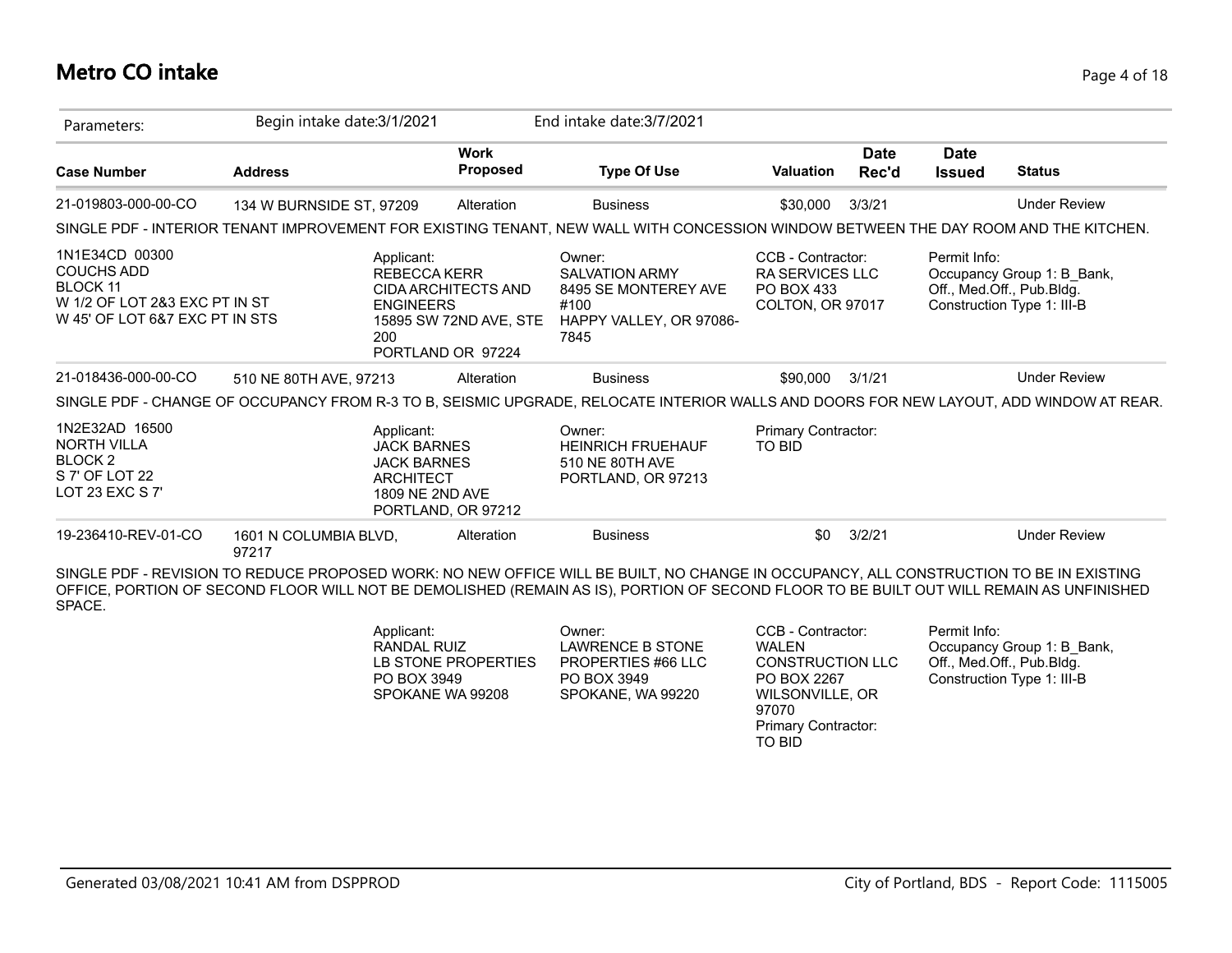# **Metro CO intake** Page 5 of 18

| Parameters:                                                                                                                                               | Begin intake date: 3/1/2021   |                                                                                                                                     |                                             | End intake date: 3/7/2021                                                                                                              |                                                                                                                                |                      |                                           |                                                                                     |
|-----------------------------------------------------------------------------------------------------------------------------------------------------------|-------------------------------|-------------------------------------------------------------------------------------------------------------------------------------|---------------------------------------------|----------------------------------------------------------------------------------------------------------------------------------------|--------------------------------------------------------------------------------------------------------------------------------|----------------------|-------------------------------------------|-------------------------------------------------------------------------------------|
| <b>Case Number</b>                                                                                                                                        | <b>Address</b>                |                                                                                                                                     | <b>Work</b><br>Proposed                     | <b>Type Of Use</b>                                                                                                                     | <b>Valuation</b>                                                                                                               | <b>Date</b><br>Rec'd | <b>Date</b><br><b>Issued</b>              | <b>Status</b>                                                                       |
| 21-019159-000-00-CO                                                                                                                                       | 10150 SE ANKENY ST, 97216     |                                                                                                                                     | Alteration                                  | <b>Business</b>                                                                                                                        | \$130,000                                                                                                                      | 3/1/21               |                                           | <b>Under Review</b>                                                                 |
| RAMP INTO BUILDING. NO CHANGE OF OCCUPANCY.                                                                                                               |                               |                                                                                                                                     |                                             | SINGLE PDF - TI FOR NEW B-MEDICAL CLINIC. DEMO PREVIOUS OFFICE. NO LOAD BEARING WALLS. NEW INTERIOR PARTITION WALLS, NEW ADA COMPLIANT |                                                                                                                                |                      |                                           |                                                                                     |
| 1N2E33DD 01700<br>SECTION 33 1N 2E<br>TL 1700 0.31 ACRES                                                                                                  |                               | Applicant:<br><b>RENEE SNYDER</b><br><b>EMMETT PHAIR</b><br><b>CONSTRUCTION</b><br>STE E                                            | 6305 SW ROSEWOOD ST<br>LAKE OSWEGO OR 97035 | Owner:<br><b>GEORGE LIN</b><br>PORTLAND OR<br><b>USA</b>                                                                               | CCB - Contractor:<br>PHAIR CONSTRUCTION<br><b>COMPANY</b><br>6305 SW ROSEWOOD<br><b>ST SUITE E</b><br>LAKE OSWEGO, OR<br>97305 |                      | Permit Info:<br>Off., Med.Off., Pub.Bldg. | Occupancy Group 1: B_Bank,<br>Construction Type 1: V-B                              |
| 21-020226-000-00-CO                                                                                                                                       | 3934 S CORBETT AVE, 97239     |                                                                                                                                     | Alteration                                  | <b>Business</b>                                                                                                                        | \$34,813                                                                                                                       | 3/2/21               |                                           | <b>Under Review</b>                                                                 |
| ACCESSIBLE TOILER ROOM AND (2) STANDARD TOILET ROOMS.                                                                                                     |                               |                                                                                                                                     |                                             | SINGLE PDF - INTERIOR REMODEL OF EXISTING RESTROOMS, CONVERT (2) EXISTING SINGLE USER TOILET ROOMS TO RESTROOM CLUSTER WITH (1)        |                                                                                                                                |                      |                                           |                                                                                     |
| 1S1E10CA 07600<br><b>CARUTHERS ADD</b><br>BLOCK 178<br>INC ALL VAC ST S OF & ADJ LOT 5<br>LOT 6 EXC E 34' OF N 12', W 22' OF S 14' OF<br>LOT <sub>7</sub> |                               | Applicant:<br><b>THOMAS SHAW</b><br><b>THOMAS SHAW</b><br><b>ARCHITECT</b><br>2810 SW WEST POINT<br><b>AVE</b><br>PORTLAND OR 97225 |                                             | Owner:<br><b>HERITAGE TREE</b><br>PROPERTIES LLC<br>1569 SE NEHALEM ST<br>PORTLAND, OR 97202-6631                                      | CCB - Contractor:<br>R & H CONSTRUCTION<br><b>CO</b><br>2019 NW WILSON ST<br>PORTLAND, OR 97209                                |                      | Permit Info:                              | Occupancy Group 1: B_Bank,<br>Off., Med.Off., Pub.Bldg.<br>Construction Type 1: V-B |
| 20-134204-REV-05-CO                                                                                                                                       | 7150 NE AIRPORT WAY,<br>97218 |                                                                                                                                     | Alteration                                  | <b>Business</b>                                                                                                                        | \$0                                                                                                                            | 3/3/21               | 3/3/21                                    | Issued                                                                              |
|                                                                                                                                                           |                               |                                                                                                                                     |                                             | PDX - PACR - RCC - REV-05 to DFS-09 - Additional curb information, calculations, and details for HVAC seismic restraints               |                                                                                                                                |                      |                                           |                                                                                     |
| 00300<br>1N2E08                                                                                                                                           |                               | Applicant:<br><b>AUSTIN CHEADLE</b><br><b>FASTER PERMITS</b><br>420<br>PORTLAND, OR 97201                                           | 2000 SW 1ST AVE SUITE                       | Owner:<br>PORT OF PORTLAND<br>PO BOX 3529<br>PORTLAND, OR 97208-3529                                                                   | CCB - Contractor:<br><b>JE DUNN</b><br><b>CONSTRUCTION</b><br><b>COMPANY</b><br>1001 LOCUST<br>KANSAS CITY, MO 64106           |                      |                                           |                                                                                     |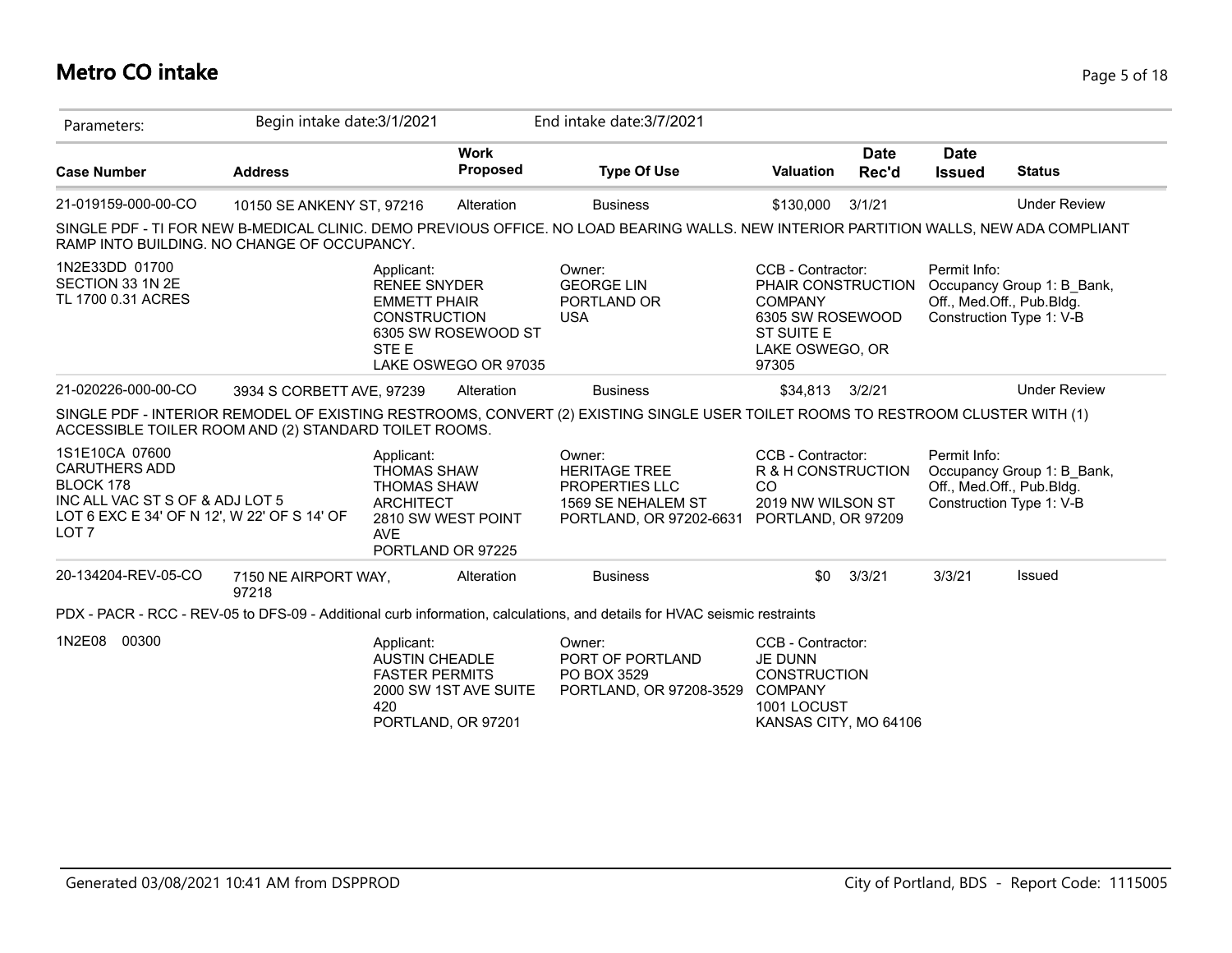# **Metro CO intake** Page 6 of 18

| Parameters:                                                                                                                                                         | Begin intake date: 3/1/2021 |                                                             |                                                                                                   | End intake date: 3/7/2021                                                                                                             |                                                                                                         |                      |                                                     |                                                                                                        |
|---------------------------------------------------------------------------------------------------------------------------------------------------------------------|-----------------------------|-------------------------------------------------------------|---------------------------------------------------------------------------------------------------|---------------------------------------------------------------------------------------------------------------------------------------|---------------------------------------------------------------------------------------------------------|----------------------|-----------------------------------------------------|--------------------------------------------------------------------------------------------------------|
| <b>Case Number</b>                                                                                                                                                  | <b>Address</b>              |                                                             | <b>Work</b><br><b>Proposed</b>                                                                    | <b>Type Of Use</b>                                                                                                                    | <b>Valuation</b>                                                                                        | <b>Date</b><br>Rec'd | <b>Date</b><br><b>Issued</b>                        | <b>Status</b>                                                                                          |
| 21-018648-000-00-CO                                                                                                                                                 | 2275 W BURNSIDE ST, 97210   |                                                             | Alteration                                                                                        | <b>Business</b>                                                                                                                       | \$550,000                                                                                               | 3/3/21               |                                                     | <b>Under Review</b>                                                                                    |
| AREA, AND RESTROOMS                                                                                                                                                 |                             |                                                             |                                                                                                   | PDOX PS - TI FOR NEW TENANT; DEMO INTERIOR WALLS AND EXTERIOR STOREFRONT; ADD NEW INTERIOR WALLS TO CREATE OFFICE, BREAK AREA, TELLER |                                                                                                         |                      |                                                     |                                                                                                        |
| 1N1E33CB 01200<br><b>STRONGS ADD</b><br>BLOCK <sub>2</sub><br>S 5' OF W 50' OF LOT 13<br>LOT 15 EXC PT IN ST, LOT 16&17                                             |                             | Applicant:<br><b>ARCHITECTURE</b><br>524 MAIN ST, STE 2     | MATTHEW CRAWFORD<br><b>ZCS ENGINEERING &amp;</b><br>OREGON CITY, OR 97045                         | Owner:<br><b>WASHINGTON FEDERAL</b><br>425 PIKE ST<br>SEATTLE, WA 98101                                                               | CCB - Contractor:<br>& DEVELOPMENT INC<br>2711 E SPRAGUE AVE<br>SPOKANE, WA 99202-<br>3940              |                      | Permit Info:                                        | BAKER CONSTRUCTION Occupancy Group 1: B_Bank,<br>Off., Med.Off., Pub.Bldg.<br>Construction Type 1: V-B |
| 21-018627-000-00-CO                                                                                                                                                 | 1336 NW 19TH AVE, 97209     |                                                             | Alteration                                                                                        | <b>Business</b>                                                                                                                       | \$10,000                                                                                                | 3/1/21               |                                                     | <b>Under Review</b>                                                                                    |
| <b>INTERCEPTOR.</b>                                                                                                                                                 |                             |                                                             |                                                                                                   | SINGLE PDF - NEW BAR WITH ADA COUNTER IN EXISTING DINING ROOM. NEW HAND SINK, FLOOR SINK AND DISHWASHER CONNECTED TO EXISTING GREASE  |                                                                                                         |                      |                                                     |                                                                                                        |
| 1N1E33AB 04700                                                                                                                                                      |                             | Applicant:<br><b>BEN HUFFORD</b><br>1004                    | <b>DESIGN DEPARTMENT</b><br><b>ARCHITECTURE LLC</b><br>511 SW 10TH AVE SUITE<br>PORTLAND OR 97205 |                                                                                                                                       | CCB - Contractor:<br><b>DALE MORSE</b><br><b>OWEN GABBERT LLC</b><br>PO BOX 11266<br>PORTLAND, OR 97211 |                      | Permit Info:                                        | Occupancy Group 1: B Bank,<br>Off., Med.Off., Pub.Bldg.<br>Construction Type 1: V-B                    |
| 21-019733-000-00-CO                                                                                                                                                 | 12005 N BURGARD RD, 97203   |                                                             | Alteration                                                                                        | Factory/Industrial                                                                                                                    | \$35,000                                                                                                | 3/2/21               |                                                     | <b>Under Review</b>                                                                                    |
|                                                                                                                                                                     |                             |                                                             |                                                                                                   | SINGLE PDF - INSTALL PAINT BOOTH IN BAY 5 ON FOUNDATION PERMITTED UNDER 20-173842 CO. ** WITH 21-019738 MT**                          |                                                                                                         |                      |                                                     |                                                                                                        |
| 2N1W35D 00700<br>SECTION 35 2N 1W<br>TL 700 25.29 ACRES<br>LAND & IMPS SEE R646209 (R971350469)<br><b>FOR MACH &amp; EQUIP</b><br>DEFERRED ADDITIONAL TAX LIABILITY |                             | Applicant:<br><b>NATHAN ARNOLD</b><br><b>FASTER PERMITS</b> | 2000 SW 1ST AVE #420<br>PORTLAND OR 97201                                                         | Owner:<br>NORTHWEST PIPE CO<br>201 NE PARK PLAZA DR<br><b>STE 100</b><br>VANCOUVER, WA 98684                                          | <b>Primary Contractor:</b><br><b>TO BID</b>                                                             |                      | Permit Info:<br>Occupancy Group 1: F-<br>Mod.Hazard | 1 Industrial Plant - Factory,<br>Construction Type 1: II-B                                             |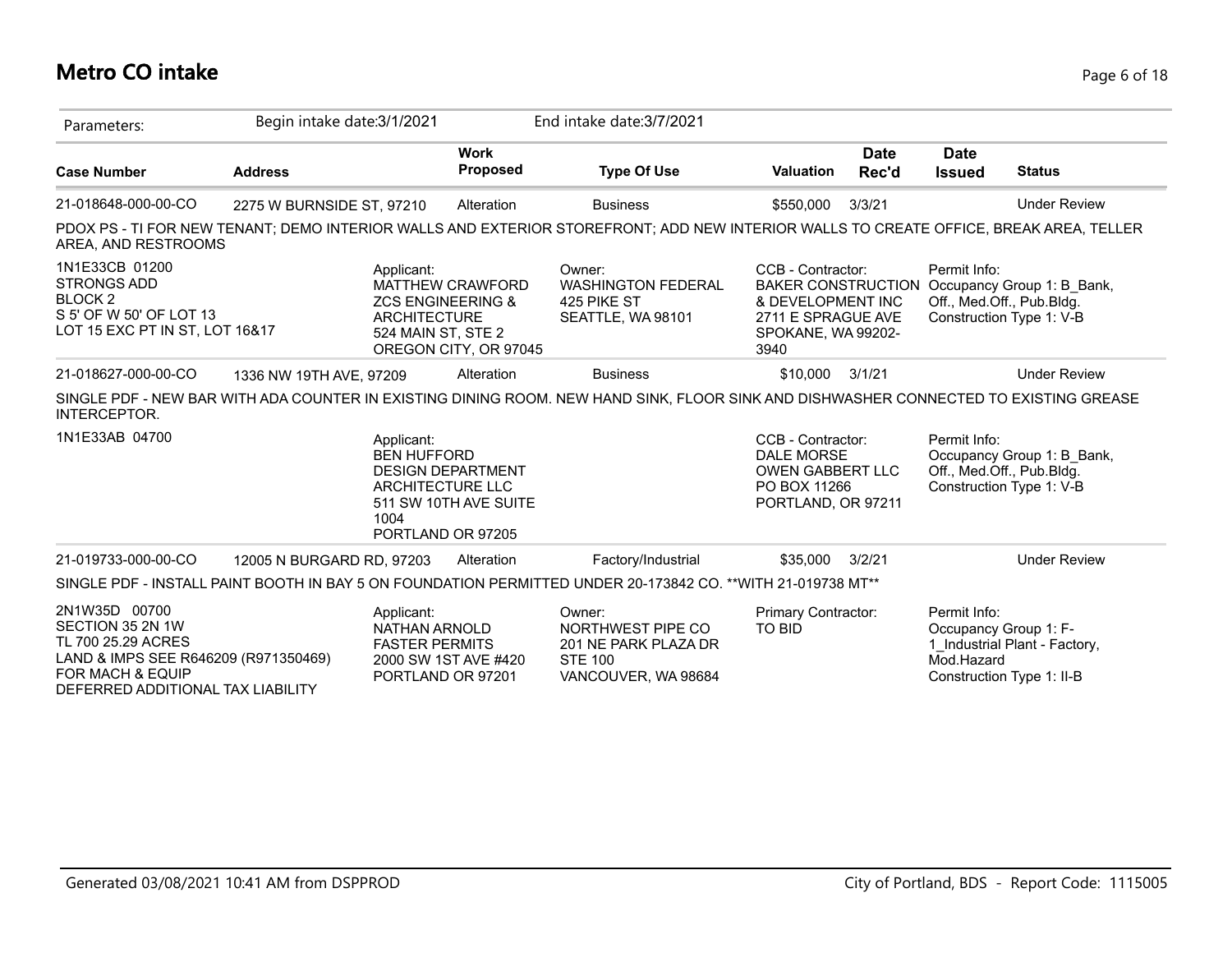# **Metro CO intake** Page 7 of 18

| Parameters:                                                    | Begin intake date: 3/1/2021    |                                                                                                                                                   | End intake date: 3/7/2021                                                                                                                                                   |                                                                                                                               |                      |                                                    |                                                                                          |
|----------------------------------------------------------------|--------------------------------|---------------------------------------------------------------------------------------------------------------------------------------------------|-----------------------------------------------------------------------------------------------------------------------------------------------------------------------------|-------------------------------------------------------------------------------------------------------------------------------|----------------------|----------------------------------------------------|------------------------------------------------------------------------------------------|
| <b>Case Number</b>                                             | <b>Address</b>                 | <b>Work</b><br>Proposed                                                                                                                           | <b>Type Of Use</b>                                                                                                                                                          | <b>Valuation</b>                                                                                                              | <b>Date</b><br>Rec'd | <b>Date</b><br><b>Issued</b>                       | <b>Status</b>                                                                            |
| 20-147119-REV-01-CO                                            | 5001 N COLUMBIA BLVD,<br>97203 | Alteration                                                                                                                                        | Institutional                                                                                                                                                               | \$2,430,000                                                                                                                   | 3/4/21               | 3/4/21                                             | Issued                                                                                   |
| temporary odor control and centrifuge systems.                 |                                |                                                                                                                                                   | REV 01 - REV to EXC-01 - Revisions to include addition of concrete equipment pads for temporary odor control and centrifuge systems. Separate building permits required for |                                                                                                                               |                      |                                                    |                                                                                          |
| 1N1E05C 00800                                                  |                                | Applicant:<br><b>JULIETTA RANDLES</b><br><b>BUREAU OF</b><br><b>ENVIRONMENTAL</b><br><b>SERVICES</b><br>5001 N COLUMBIA BLVD<br>PORTLAND OR 97203 | Owner:<br>PORTLAND CITY OF<br>1120 SW 5TH AVE #1000<br>PORTLAND, OR 97204-1912                                                                                              | CCB - Contractor:<br><b>KIEWIT</b><br><b>INFRASTRUCTURE</b><br><b>WEST CO</b><br>1550 MIKE FAHEY ST<br><b>OMAHA, NE 68102</b> |                      |                                                    |                                                                                          |
| 21-020910-000-00-CO                                            | 12301 NE GLISAN ST, 97230      | Alteration                                                                                                                                        | Mercantile                                                                                                                                                                  | \$42,072 3/4/21                                                                                                               |                      |                                                    | <b>Under Review</b>                                                                      |
|                                                                |                                |                                                                                                                                                   | SINGLE PDF - TENANT IMPROVEMENT FOR NEW TENANT, CHANGE OF OCCUPANCY FROM B TO M AND NEW WALL TO CREATE OFFICE.                                                              |                                                                                                                               |                      |                                                    |                                                                                          |
| 1N2E35BC 06100<br><b>GLISAN ST HALF AC</b><br>LOT 1-20 TL 6100 |                                | Applicant:<br><b>MOHAMED YALAHOW</b><br>SABRIYE HALAAL<br><b>BUTCHER LLC</b><br>12425 NE GLISAN ST#A<br>PORTLAND, OR 97230                        | Owner:<br>MENLO PARK PLAZA LLC<br>4800 S MACADAM AVE STE<br>120<br>PORTLAND, OR 97239-3929                                                                                  | Primary Contractor:<br><b>TO BID</b>                                                                                          |                      | Permit Info:<br>Service Station<br>Type $1$ ): V-B | Occupancy Group 1: M_Store,<br>Construction Type 1: V-B<br>Construction Type 2 (formerly |
| 21-019776-000-00-CO                                            | 4301 NE SANDY BLVD, 97213      | Alteration                                                                                                                                        | Mercantile                                                                                                                                                                  | \$120,000                                                                                                                     | 3/2/21               |                                                    | <b>Under Review</b>                                                                      |
|                                                                |                                |                                                                                                                                                   | SINGLE PDF - MODIFY EXISTING CHECKOUT EQUIPMENT AND MILLWORK, NEW PARTIAL HEIGHT WALL.                                                                                      |                                                                                                                               |                      |                                                    |                                                                                          |
| 1N2E30CC 80001<br><b>BEVERLY CONDOMINIUMS</b><br>LOT A         |                                | Applicant:<br><b>AUBREY MORRIS</b><br><b>CUSHING TERRELL</b><br>200 WEST MERCER ST.<br><b>STE 503E</b><br>SEATTLE, WA 98119                       | Owner:<br><b>GAVI BEVERLY LLC</b><br>1200 NW NAITO PKWY #650<br>PORTLAND, OR 97209                                                                                          | CCB - Contractor:<br>Armin Metz<br><b>WOODMAN</b><br><b>CONSTRUCTION INC</b><br>10910 117TH PLACE NE<br>BLDG 6                |                      | Permit Info:<br>Service Station                    | Occupancy Group 1: M_Store,<br>Construction Type 1: II-A                                 |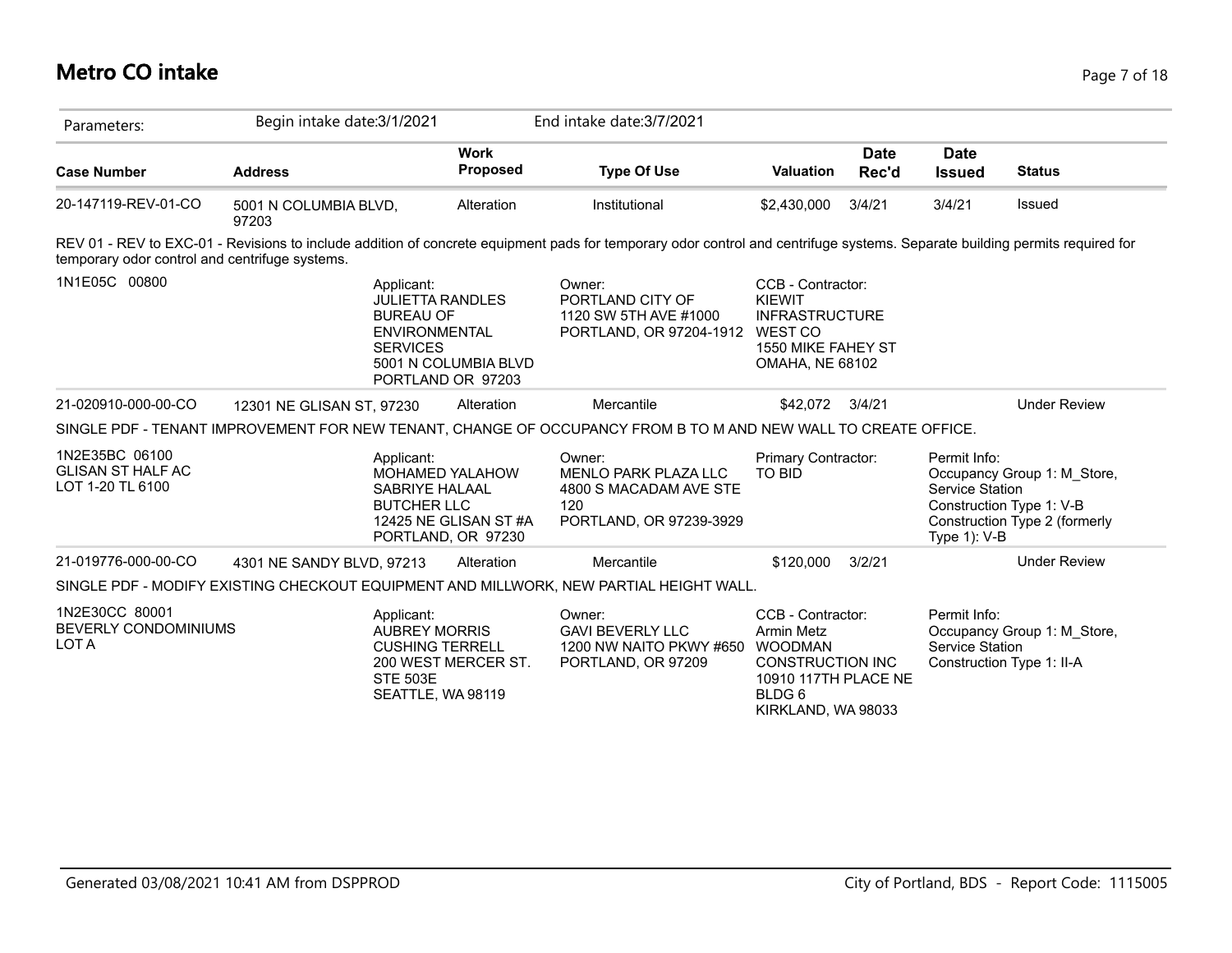## **Metro CO intake** Page 8 of 18

| Parameters:                                                                  | Begin intake date: 3/1/2021   |                                                                              |                                                                    | End intake date: 3/7/2021                                                                                                              |                                                                                                                         |                      |                                                             |                                                                                            |
|------------------------------------------------------------------------------|-------------------------------|------------------------------------------------------------------------------|--------------------------------------------------------------------|----------------------------------------------------------------------------------------------------------------------------------------|-------------------------------------------------------------------------------------------------------------------------|----------------------|-------------------------------------------------------------|--------------------------------------------------------------------------------------------|
| <b>Case Number</b>                                                           | <b>Address</b>                |                                                                              | <b>Work</b><br><b>Proposed</b>                                     | <b>Type Of Use</b>                                                                                                                     | <b>Valuation</b>                                                                                                        | <b>Date</b><br>Rec'd | <b>Date</b><br><b>Issued</b>                                | <b>Status</b>                                                                              |
| 19-198690-DFS-01-CO                                                          | 3560 SE POWELL BLVD,<br>97202 |                                                                              | Alteration                                                         | Mercantile                                                                                                                             | \$20,000                                                                                                                | 3/2/21               |                                                             | <b>Under Review</b>                                                                        |
| SINGLE PDF - DFS FOR NEW WALK-IN COOLER.                                     |                               |                                                                              |                                                                    |                                                                                                                                        |                                                                                                                         |                      |                                                             |                                                                                            |
| 1S1E12DB 00300                                                               |                               | Applicant:<br>Darin Bushka<br>3307 NE 39TH ST                                | <b>BULLDOG MECHANICAL</b><br>VANCOUVER, WA 98661                   | Owner:<br>POWELL BLVD PROPERTY<br><b>LLC</b><br>900 SW 13TH AVE #90<br>PORTLAND, OR 97205-1707                                         | CCB - Contractor:<br><b>DON RUE</b><br><b>JHC COMMERCIAL LLC</b><br>11125 SW BARBUR BLVD<br>PORTLAND, OR 97219          |                      |                                                             |                                                                                            |
| 19-267742-REV-01-CO                                                          | 4030 NE HALSEY ST, 97232      |                                                                              | Alteration                                                         | Mercantile                                                                                                                             | \$0                                                                                                                     | 3/2/21               |                                                             | <b>Under Review</b>                                                                        |
| SINGLE PDF - REVISE REFRIGERATION CASE ANCHORAGE AS REQUIRED BY INSPECTIONS. |                               |                                                                              |                                                                    |                                                                                                                                        |                                                                                                                         |                      |                                                             |                                                                                            |
| 1N1E36AA 00200<br>LAURELHURST<br>BLOCK 44<br>LOT 1-8 TL 200                  |                               | Applicant:<br><b>ZAC HORTON</b><br><b>FASTER PERMITS</b><br>420              | 2000 SW 1ST AVE SUITE<br>PORTLAND, OR 97201                        | Owner:<br><b>WILSHIRE LUCAS</b><br><b>INVESTMENTS LLC</b><br>PO BOX 9456<br>MINNEAPOLIS, MN 55440-<br>9456                             | CCB - Contractor:<br><b>HOFFMAN SKANSKA</b><br><b>LLC</b><br>389 INTERPACE<br>PARKWAY 5TH FLOOR<br>PARSIPPANY, NJ 07054 |                      | Permit Info:<br><b>Service Station</b><br>Type $1$ ): III-B | Occupancy Group 1: M Store,<br>Construction Type 1: III-B<br>Construction Type 2 (formerly |
| 21-021639-000-00-CO                                                          | 8146 SE MADISON ST, 97215     |                                                                              | Alteration                                                         | <b>Utility</b>                                                                                                                         | \$15,000                                                                                                                | 3/4/21               |                                                             | <b>Under Review</b>                                                                        |
| ROOFTOP.                                                                     |                               |                                                                              |                                                                    | SINGLE PDF - PERSONAL WIRELESS SERVICE FACILITY - WIRELESS ROOFTOP - APPLICATION #3 - ADDING 3 NEW ANTENNAS ON EXISTING PIPE MOUNTS ON |                                                                                                                         |                      |                                                             |                                                                                            |
| 1S2E05AD 07500<br><b>CORONA PK</b><br><b>BLOCK3</b><br><b>LOT 3&amp;4</b>    |                               | Applicant:<br><b>TAMMY HAMILTON</b><br>SUITE 150<br>LAKE OSWEGO, OR<br>97035 | ACOM CONSULTING INC<br>FOR VERIZON WIRELESS<br>5200 SW MEADOWS RD, | Owner:<br><b>JACK BENJAMIN</b><br>10117 SE SUNNYSIDE RD<br>#F1196<br>CLACKAMAS, OR 97015                                               | Primary Contractor:<br><b>TO BID</b>                                                                                    |                      |                                                             |                                                                                            |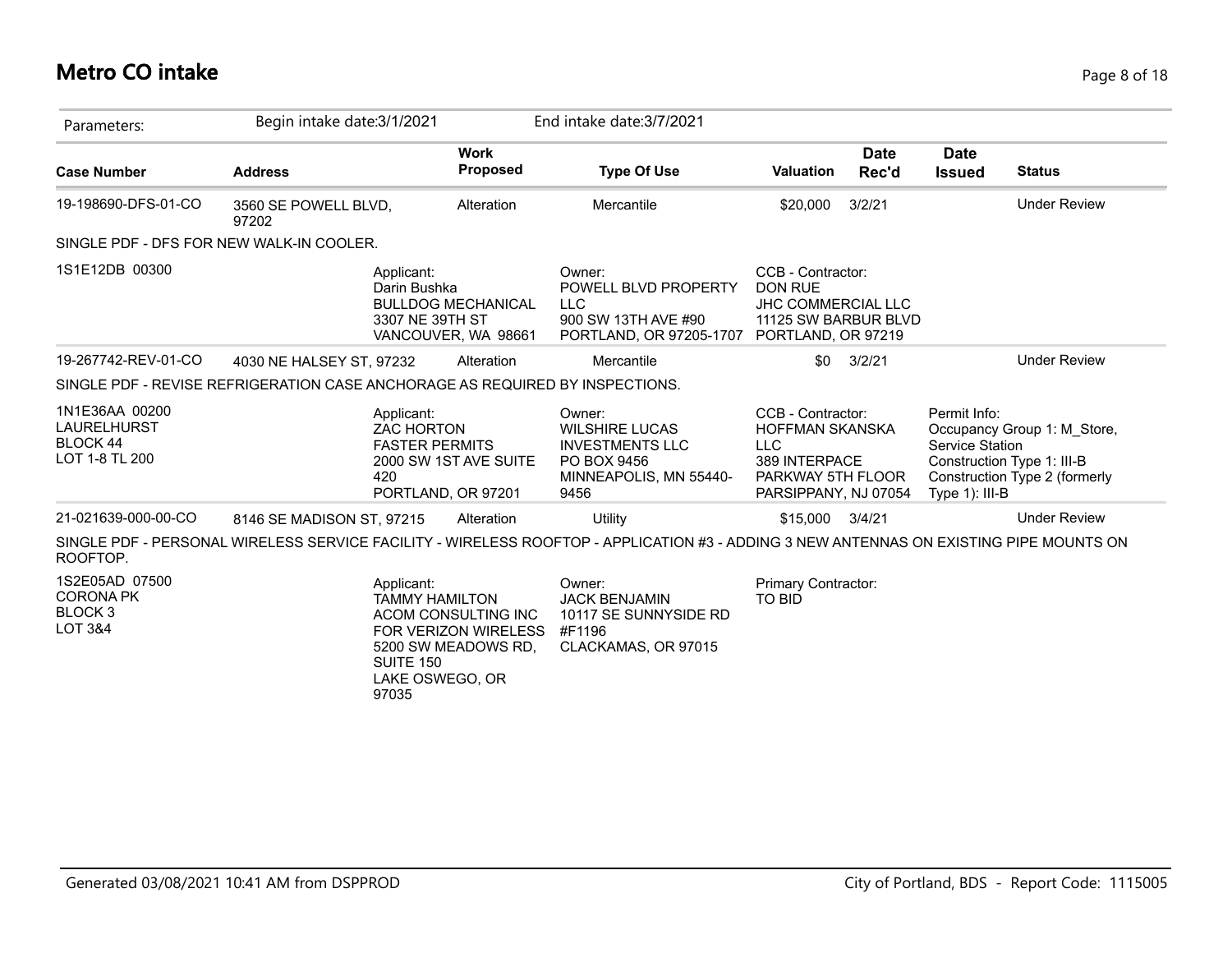# **Metro CO intake** Page 9 of 18

| Parameters:                                                                                               | Begin intake date: 3/1/2021                                                                                                                                                                                                                                                                                                                            |                                                 | End intake date: 3/7/2021                                                                |                                             |                      |                                                 |                                                                                    |
|-----------------------------------------------------------------------------------------------------------|--------------------------------------------------------------------------------------------------------------------------------------------------------------------------------------------------------------------------------------------------------------------------------------------------------------------------------------------------------|-------------------------------------------------|------------------------------------------------------------------------------------------|---------------------------------------------|----------------------|-------------------------------------------------|------------------------------------------------------------------------------------|
| <b>Case Number</b>                                                                                        | <b>Address</b>                                                                                                                                                                                                                                                                                                                                         | <b>Work</b><br>Proposed                         | <b>Type Of Use</b>                                                                       | <b>Valuation</b>                            | <b>Date</b><br>Rec'd | <b>Date</b><br><b>Issued</b>                    | <b>Status</b>                                                                      |
| 20-160911-000-00-CO                                                                                       | 4220 SE HAWTHORNE BLVD,<br>97215                                                                                                                                                                                                                                                                                                                       | Alteration                                      | Utility                                                                                  | \$20,000                                    | 3/2/21               |                                                 | Approved to Issue                                                                  |
|                                                                                                           | SINGLE PDF - PERSONAL WIRELESS SERVICE FACILITY - WIRELESS ROOFTOP TOWER - APPLICATION #3: REMOVE 9 ANTENNAS, SIX 1 5/8" COAX CABLES, ONE<br>1.49" HYBRID CABLE, 1 OVP, AND 3 T-ARMS. INSTALL 9 ANTENNAS, 3 RRHS, 1 OVP, OEN 1 5/8" CABLE AND 1 PLATFORM.                                                                                              |                                                 |                                                                                          |                                             |                      |                                                 |                                                                                    |
| 1S2E06CB 18500                                                                                            | Applicant:<br><b>AMBER TRIMBLE</b><br><b>INFINIGY</b>                                                                                                                                                                                                                                                                                                  | 50 116TH AVE SE, STE210<br>BELLEVUE, WA 98004   | Owner:<br>KITTERY PROPERTIES LLC TO BID<br>13355 SW VIOLET CT<br>BEAVERTON, OR 97008     | <b>Primary Contractor:</b>                  |                      |                                                 |                                                                                    |
| 21-019820-000-00-CO                                                                                       | 4412 S BARBUR BLVD, 97239                                                                                                                                                                                                                                                                                                                              | Alteration                                      | Utility                                                                                  | \$15,000                                    | 3/1/21               |                                                 | <b>Under Review</b>                                                                |
| <b>JUNCTION BOXES</b><br>1S1E10CC 05500<br>PORTLAND HMSTD<br><b>BLOCK 5</b><br><b>LOT E&amp;F TL 5500</b> | RRUS, (12) COAX CABLES, (3) HYBRID CABLES. INSTALL: (3) FFVV-65C-R3-V1 PANEL ANTENNAS, (3) AEHC PANEL ANTENNAS, (6) RRUS, (3) HCS 2.0 HYBRID<br>CABLES, EQUIPMENT - REMOVE: (4) EQUIPMENT CABINETS & ANCILLARY EQUIPMENT. INSTALL: (2) EQUIPMENT CABINETS W/ ANCILLARY EQUIPMENT, (3) HCS 2.0<br>Applicant:<br><b>BRENT SUTTEN</b><br><b>ENGINEERS</b> | SYNERGY ADVANTAGE<br>11868 SE MORNING HILL      | Owner:<br><b>TRIPLE J PARTNERSHIP</b><br>P O BOX 150499<br>SAN RAFAEL, CA 94915-<br>0499 | <b>Primary Contractor:</b><br><b>TO BID</b> |                      |                                                 |                                                                                    |
|                                                                                                           | <b>DR</b>                                                                                                                                                                                                                                                                                                                                              | PORTLAND, OR 97223                              |                                                                                          |                                             |                      |                                                 |                                                                                    |
| 21-019138-000-00-CO                                                                                       | 1421 NE GRAND AVE, 97232                                                                                                                                                                                                                                                                                                                               | Alteration                                      | Utility                                                                                  | \$198.984                                   | 3/1/21               |                                                 | <b>Under Review</b>                                                                |
|                                                                                                           | SINGLE PDF - DEMO TRASH ENCLOSURE GATE. NEW TRASH ENCLOSURE ROOF, GATES AND DRAIN. TRENCHING FOR NEW DRAIN, NEW LANDSCAPE ISLANDS,<br>REGRADING ADA PARKING TO MEET CODE, NEW FLAGPOLE AND NEW PAINT AT BUILDING. ***BUILDING SIGNAGE UNDER SEPARATE PERMITS***                                                                                        |                                                 |                                                                                          |                                             |                      |                                                 |                                                                                    |
| 1N1E35BB 01000<br><b>HOLLADAYS ADD</b><br>BLOCK 69<br>LOT 1-4 EXC PT IN ST<br><b>LOT 5-8</b>              | Applicant:<br><b>JEREMIAH LONG</b><br><b>STE 300</b>                                                                                                                                                                                                                                                                                                   | 1006 SE GRAND AVENUE, LLC<br>PORTLAND, OR 97214 | Owner:<br>ALTA HOME PROPERTIES<br>PO BOX 256<br>DUBLIN, OH 43017-0256                    |                                             |                      | Permit Info:<br>2 Restaurant<br>Type $1$ ): V-B | Occupancy Group 1: A-<br>Construction Type 1: V-B<br>Construction Type 2 (formerly |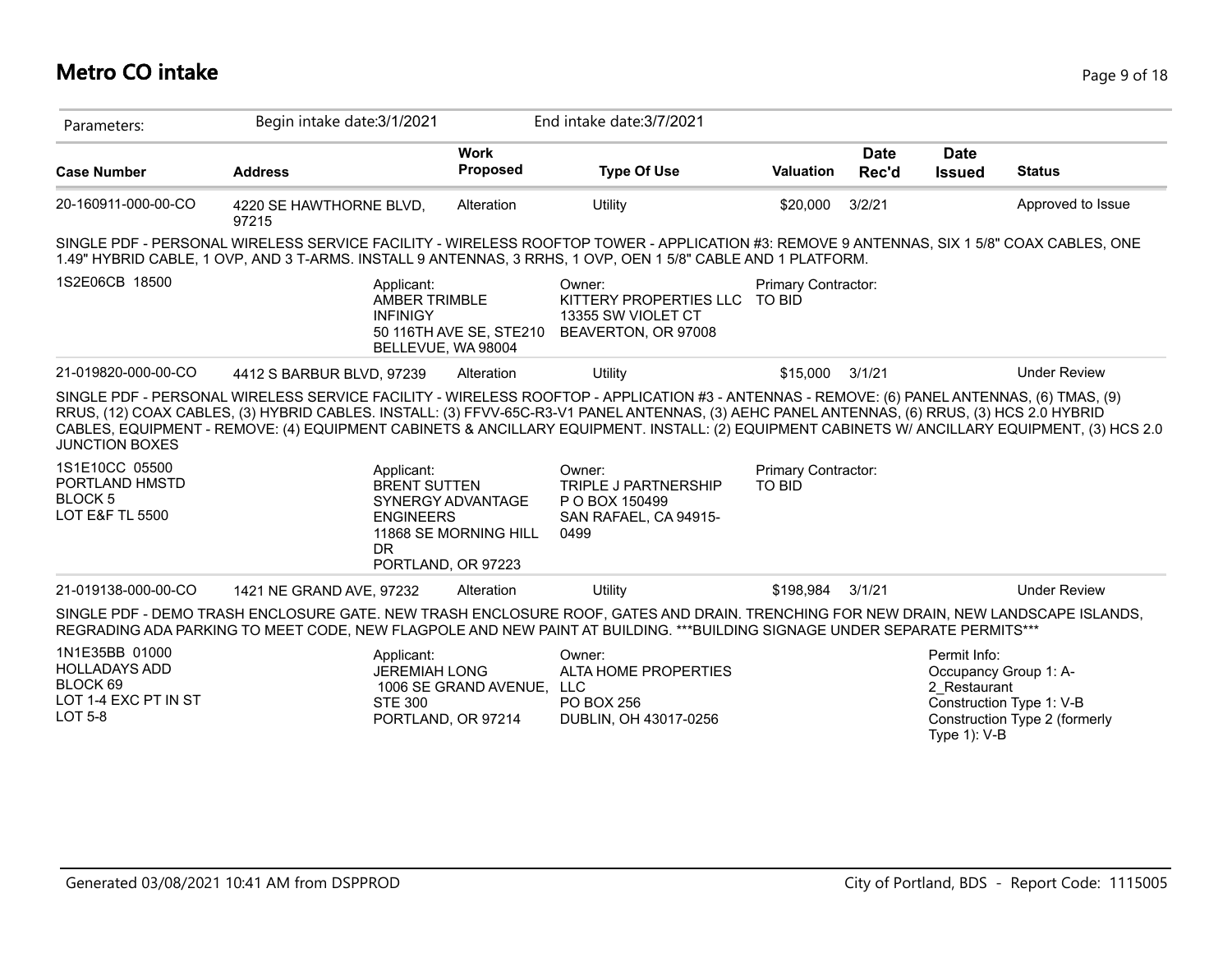### **Metro CO intake** Page 10 of 18

| Parameters:                                                               | Begin intake date: 3/1/2021                                                                                                                                                                                                                                        |                                                                                                                       | End intake date: 3/7/2021                                                                          |                                                                                                                      |                      |                              |                     |
|---------------------------------------------------------------------------|--------------------------------------------------------------------------------------------------------------------------------------------------------------------------------------------------------------------------------------------------------------------|-----------------------------------------------------------------------------------------------------------------------|----------------------------------------------------------------------------------------------------|----------------------------------------------------------------------------------------------------------------------|----------------------|------------------------------|---------------------|
| <b>Case Number</b>                                                        | <b>Address</b>                                                                                                                                                                                                                                                     | <b>Work</b><br><b>Proposed</b>                                                                                        | <b>Type Of Use</b>                                                                                 | <b>Valuation</b>                                                                                                     | <b>Date</b><br>Rec'd | <b>Date</b><br><b>Issued</b> | <b>Status</b>       |
| 20-119954-REV-01-CO                                                       | 14721 SE STARK ST, 97233                                                                                                                                                                                                                                           | Alteration                                                                                                            | Utility                                                                                            | \$0                                                                                                                  | 3/5/21               |                              | <b>Under Review</b> |
|                                                                           | SINGLE PDF - REVISION TO RE-DESIGN FLOOR ANCHORS WITHIN SHELTER DUE TO FLOORING MISCALCULATIONS.                                                                                                                                                                   |                                                                                                                       |                                                                                                    |                                                                                                                      |                      |                              |                     |
| 1N2E36CD 05500<br>ASCOT AC<br>LOT 217&218 TL 5500                         | Applicant:<br><b>SMARTLINK</b>                                                                                                                                                                                                                                     | <b>COURTNEE GOMEZ</b><br>3612 SE 168TH AVE<br>VANCOUVER, WA 98683                                                     | Owner:<br><b>DOCKEN FAMILY TR</b><br>5535 E EVERGREEN BLVD<br>VANCOUVER, WA 98661                  | CCB - Contractor:<br><b>CAPSTONE SOLUTIONS</b><br><b>INC</b><br>8195 166TH AVE NE,<br>SUITE 100<br>REDMOND, WA 98052 |                      |                              |                     |
| 21-019873-000-00-CO                                                       | 3575 SE DIVISION ST, 97202                                                                                                                                                                                                                                         | Alteration                                                                                                            | Utility                                                                                            | \$20,000                                                                                                             | 3/2/21               |                              | <b>Under Review</b> |
| 1S1E01DC 09600<br><b>SWAN ADD</b><br>BLOCK <sub>3</sub><br><b>LOT 7-9</b> | REMOVE HYBRID CABLE AND ADD 3 NEW HYBRID CABLES, REMOVE 6 OVPS AND ADD 6 NEW OVPS.<br>Applicant:<br><b>SUITE 150</b><br>97035                                                                                                                                      | <b>TAMMY HAMILTON</b><br>ACOM CONSULTING INC<br><b>FOR VERIZON WIRELESS</b><br>5200 SW MEADOWS RD,<br>LAKE OSWEGO, OR | Owner:<br><b>EMERSON HOUSE LLC</b><br>5335 MEADOWS RD #190<br>LAKE OSWEGO, OR 97035-<br>3152       | Primary Contractor:<br><b>TO BID</b>                                                                                 |                      |                              |                     |
| 21-017497-000-00-CO                                                       | 11900 SW 49TH AVE, 97219                                                                                                                                                                                                                                           | Alteration                                                                                                            | Utility                                                                                            | \$17,000                                                                                                             | 3/1/21               |                              | <b>Under Review</b> |
| CONFIGURATION.                                                            | SINGLE PDF - PERSONAL WIRELESS SERVICE FACILITY - WIRELESS ROOFTOP - APPLICATION #3 - ADD (3) PANEL ANTENNAS TO EXISTING ROOF MOUNT<br>CONFIGURATION CURRENTLY SUPPORTING (8) ANTENNAS. INCREASES COUNT TO 11 TOTAL. NO OTHER CHANGES. TIP HEIGHT MATCHES EXISTING |                                                                                                                       |                                                                                                    |                                                                                                                      |                      |                              |                     |
| 1S1E31D 00200<br>SECTION 31 1S 1E<br>TL 200 54.77 ACRES                   | Applicant:<br><b>SHANIN PRUSIA</b><br><b>FOR VERIZON</b><br><b>WAY</b>                                                                                                                                                                                             | <b>URBAN WIRELES INC -</b><br>10376 SE SUNBURST<br>PORTLAND OR 97086                                                  | Owner:<br>PORTLAND COMMUNITY<br><b>COLLEGE DISTRICT</b><br>PO BOX 19000<br>PORTLAND, OR 97280-0990 | Primary Contractor:<br><b>TO BID</b>                                                                                 |                      |                              |                     |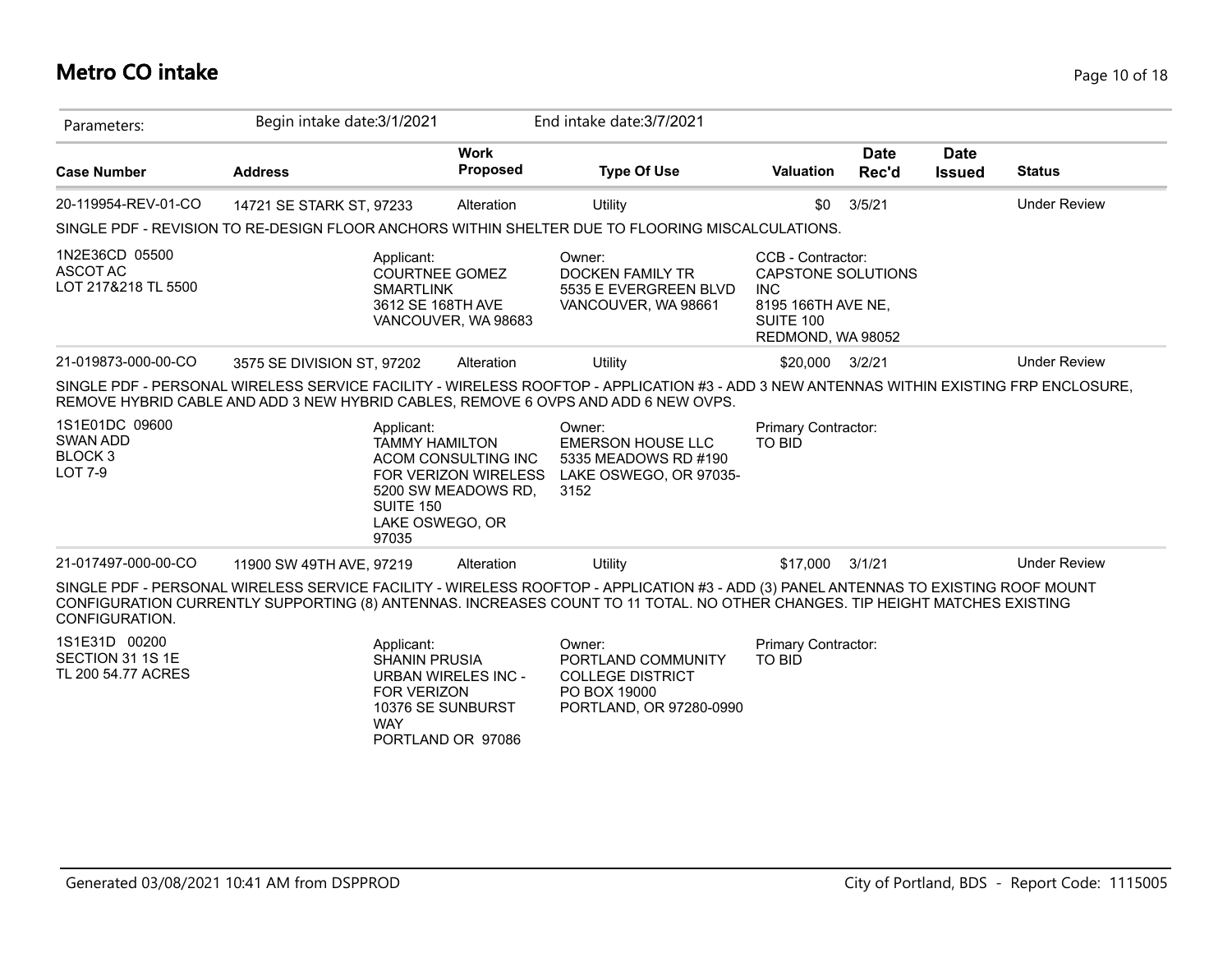### **Metro CO intake** Page 11 of 18

|                                                                              |                                       | Begin intake date: 3/1/2021                                                              |                                            | End intake date: 3/7/2021                                                                                                                                                                                                                                                                 |                                      |                      |                              |                     |
|------------------------------------------------------------------------------|---------------------------------------|------------------------------------------------------------------------------------------|--------------------------------------------|-------------------------------------------------------------------------------------------------------------------------------------------------------------------------------------------------------------------------------------------------------------------------------------------|--------------------------------------|----------------------|------------------------------|---------------------|
| <b>Case Number</b>                                                           | <b>Address</b>                        |                                                                                          | <b>Work</b><br>Proposed                    | <b>Type Of Use</b>                                                                                                                                                                                                                                                                        | <b>Valuation</b>                     | <b>Date</b><br>Rec'd | <b>Date</b><br><b>Issued</b> | <b>Status</b>       |
| 21-017706-000-00-CO                                                          | 4601 SE CESAR E CHAVEZ<br>BLVD, 97202 |                                                                                          | Alteration                                 | <b>Utility</b>                                                                                                                                                                                                                                                                            | \$15,000                             | 3/1/21               |                              | <b>Under Review</b> |
| CABINETS.                                                                    |                                       |                                                                                          |                                            | SINGLE PDF - PERSONAL WIRELESS SERVICE FACILITY - WIRELESS ROOFTOP - APPLICATION #3 - REMOVE AND REPLACE EXISTING ANTENNAS, RRUS, AND                                                                                                                                                     |                                      |                      |                              |                     |
| 1S1E13AA 13600<br><b>GRACELAND</b><br><b>BLOCK 2 TL 13600</b>                |                                       | Applicant:<br><b>BRENT SUTTEN</b><br><b>ENGINEERS</b><br><b>DR</b><br>PORTLAND, OR 97223 | SYNERGY ADVANTAGE<br>11868 SE MORNING HILL | Owner:<br><b>HOUSING AUTHORITY OF</b><br>PORTLAND OREGON<br>135 SW ASH ST<br>PORTLAND, OR 97204-3540                                                                                                                                                                                      | Primary Contractor:<br><b>TO BID</b> |                      |                              |                     |
| 21-017760-000-00-CO                                                          | 919 SW TAYLOR ST, 97205               |                                                                                          | Alteration                                 | Utility                                                                                                                                                                                                                                                                                   | \$15,000                             | 3/1/21               |                              | <b>Under Review</b> |
|                                                                              |                                       |                                                                                          |                                            | SINGLE PDF - PERSONAL WIRELESS SERVICE FACILITY - WIRELESS ROOFTOP - APPLICATION #3 - REMOVE: (3) PANEL ANTENNAS, (9) RRU'S. INSTALL: (3) AEHC<br>PANEL ANTENNAS, (3) RRUs, (1) HCS 2.0 JUMPER CABLE. REMOVE: (2) EQUIPMENT CABINETS W/ ANCILLARY EQUIPMENT, (4) EXISTING SKYLIGHT CAGES, |                                      |                      |                              |                     |
|                                                                              |                                       |                                                                                          |                                            | INSTALL: (2) EQUIPMENT CABINETS, ANCILLARY EQUIPMENT WITHIN EQUIPMENT CABINETS. INSTALL (1) HCS 2.0 JUNCTION BOX, UPGRADE POWER TO 200A AC,<br>ADD SAFETY GUARDRAILS AROUND (4) EXISTING SKYLIGHTS, MODIFY EQUIPMENT PLATFORM PER PLANS.                                                  |                                      |                      |                              |                     |
| 1S1E03BB 05700<br><b>PORTLAND</b><br>BLOCK 219<br><b>LOT 3&amp;4</b>         |                                       | Applicant:<br><b>BRENT SUTTEN</b><br><b>ENGINEERS</b><br><b>DR</b><br>PORTLAND, OR 97223 | SYNERGY ADVANTAGE<br>11868 SE MORNING HILL | Owner:<br>STUDIO BUILDING 2020<br><b>LLC</b><br>760 SW 9TH AVE #2250<br>PORTLAND, OR 97205-2584                                                                                                                                                                                           | Primary Contractor:<br><b>TO BID</b> |                      |                              |                     |
| 21-018087-000-00-CO                                                          | 8440 NE HALSEY ST, 97220              |                                                                                          | Alteration                                 | Utility                                                                                                                                                                                                                                                                                   | \$25,000                             | 3/1/21               |                              | <b>Under Review</b> |
| SINGLE PDF - SEISMICALLY ANCHOR EXISTING REFIGERATION SKID TO EXISTING SLAB. |                                       |                                                                                          |                                            |                                                                                                                                                                                                                                                                                           |                                      |                      |                              |                     |

**Total # of CO Alteration permit intakes:31 Total valuation of CO Alteration permit intakes: \$4,248,463**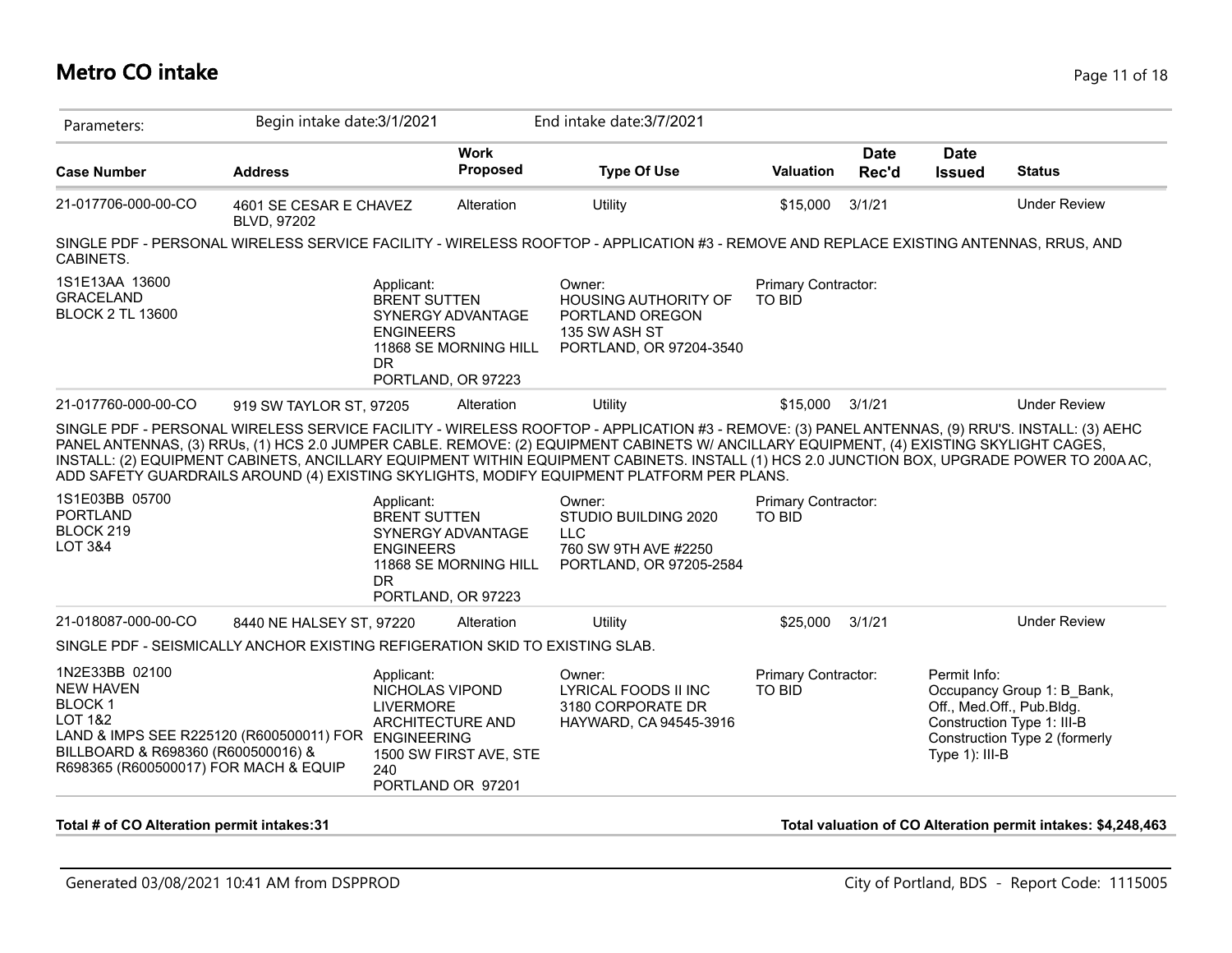# **Metro CO intake** Page 12 of 18

| Parameters:                                                                                                                                          | Begin intake date: 3/1/2021       |                                                                                                               |                                |            | End intake date: 3/7/2021                                                                                                               |                                                                                                                      |                      |                                                |                                                                                                                                                    |
|------------------------------------------------------------------------------------------------------------------------------------------------------|-----------------------------------|---------------------------------------------------------------------------------------------------------------|--------------------------------|------------|-----------------------------------------------------------------------------------------------------------------------------------------|----------------------------------------------------------------------------------------------------------------------|----------------------|------------------------------------------------|----------------------------------------------------------------------------------------------------------------------------------------------------|
| <b>Case Number</b>                                                                                                                                   | <b>Address</b>                    |                                                                                                               | <b>Work</b><br><b>Proposed</b> |            | <b>Type Of Use</b>                                                                                                                      | <b>Valuation</b>                                                                                                     | <b>Date</b><br>Rec'd | <b>Date</b><br><b>Issued</b>                   | <b>Status</b>                                                                                                                                      |
| 21-021849-000-00-CO                                                                                                                                  | 4860 SE 82ND AVE, 97266           |                                                                                                               | Demolition                     |            | Utility                                                                                                                                 | \$83,000                                                                                                             | 3/5/21               |                                                | <b>Under Review</b>                                                                                                                                |
| BUILDING, CANOPY, AND POLE SIGN TO REMAIN.                                                                                                           |                                   |                                                                                                               |                                |            | SINGLE PDF - REMOVE UNDERGROUND STORAGE TANKS, ASSOCIATED PIPES AND CONDUITS, (7) FUEL DISPENSERS, (2) CARD READERS, AND SIGN. EXISTING |                                                                                                                      |                      |                                                |                                                                                                                                                    |
| 1S2E16BB 15700<br><b>DIELS ADD</b><br><b>BLOCK1</b><br>LOT 1 EXC PT IN ST                                                                            |                                   | Applicant:<br><b>WES SHERMAN</b><br><b>PETROCARD</b><br>730 CENTRAL AVE S<br><b>KENT, WA 98032</b>            |                                |            | Owner:<br><b>HARRIS ENTERPRISES INC.</b><br>3077 NW ST HELENS RD<br>PORTLAND, OR 97210                                                  | CCB - Contractor:<br><b>PACIFIC NORTHERN</b><br><b>ENVIRONMENTAL LLC</b><br>1121 COLUMBIA BLVD<br>LONGVIEW, WA 98632 |                      |                                                |                                                                                                                                                    |
| Total # of CO Demolition permit intakes:1                                                                                                            |                                   |                                                                                                               |                                |            |                                                                                                                                         |                                                                                                                      |                      |                                                | Total valuation of CO Demolition permit intakes: \$83,000                                                                                          |
| 18-114385-DFS-01-CO                                                                                                                                  | 7373 N PHILADELPHIA AVE,<br>97203 |                                                                                                               | <b>New Construction</b>        |            | Apartments/Condos<br>(3 or more units)                                                                                                  | \$20,000                                                                                                             | 3/4/21               |                                                | <b>Under Review</b>                                                                                                                                |
| SINGLE PDF - DFS FOR CONTINUOUS ROD HOLDDOWN SYSTEM.                                                                                                 |                                   |                                                                                                               |                                |            |                                                                                                                                         |                                                                                                                      |                      |                                                |                                                                                                                                                    |
| 1N1W12BA 06600<br><b>JAMES JOHNS ADD</b><br>BLOCK 39<br>SELY 1/2 OF LOT 4 EXC PT IN ALLEY<br>SELY 1/2 OF NWLY 1/2 OF LOT 4 EXC PT IN<br><b>ALLEY</b> |                                   | Applicant:<br><b>MIKE COYLE</b><br><b>FASTER PERMITS</b><br>2000 SW 1ST AVE, STE<br>420<br>PORTLAND, OR 97201 |                                |            | Owner:<br>ST JOHN-3 LLC<br>10260 SW GREENBURG RD<br>#1180<br>PORTLAND, OR 97223-5521                                                    | CCB - Contractor:<br>R & H CONSTRUCTION<br><sub>CO</sub><br>2019 NW WILSON ST<br>PORTLAND, OR 97209                  |                      |                                                |                                                                                                                                                    |
| 21-016944-000-00-CO                                                                                                                                  | 234 NE 61ST AVE, 97213            |                                                                                                               | <b>New Construction</b>        |            | Apartments/Condos<br>(3 or more units)                                                                                                  | \$1,300,000                                                                                                          | 3/3/21               |                                                | <b>Under Review</b>                                                                                                                                |
|                                                                                                                                                      |                                   |                                                                                                               |                                |            | PDOX PS - CONSTRUCT NEW 3 STORY 15 UNIT APARTMENT BUILDING WITH ASSOCIATED SITE WORK                                                    |                                                                                                                      |                      |                                                |                                                                                                                                                    |
| 1N2E31DA 02200<br>ORCHARD HOMES<br>BLOCK 6<br><b>LOT 27</b>                                                                                          |                                   | Applicant:<br><b>ELSON NGUYEN</b><br>HM GROUP LLC<br>3036 SE 131ST AVE<br>PORTLAND OR 97236                   |                                | <b>LLC</b> | Owner:<br><b>JASMINE INVESTMENTS</b><br>636 SW ARBORETUM CIR<br>PORTLAND, OR 97221                                                      | CCB - Contractor:<br><b>SUMMIT DESIGN</b><br><b>CONTRACTORS LLC</b><br>18102 NW 47TH CT<br>RIDGEFIELD, WA 98642      |                      | Permit Info:<br>Type $1$ ): V-B<br>Only: 11326 | Occupancy Group 1: R-<br>2 Residential Multi-family<br>Construction Type 1: V-B<br>Construction Type 2 (formerly<br>Total Square Footage - Display |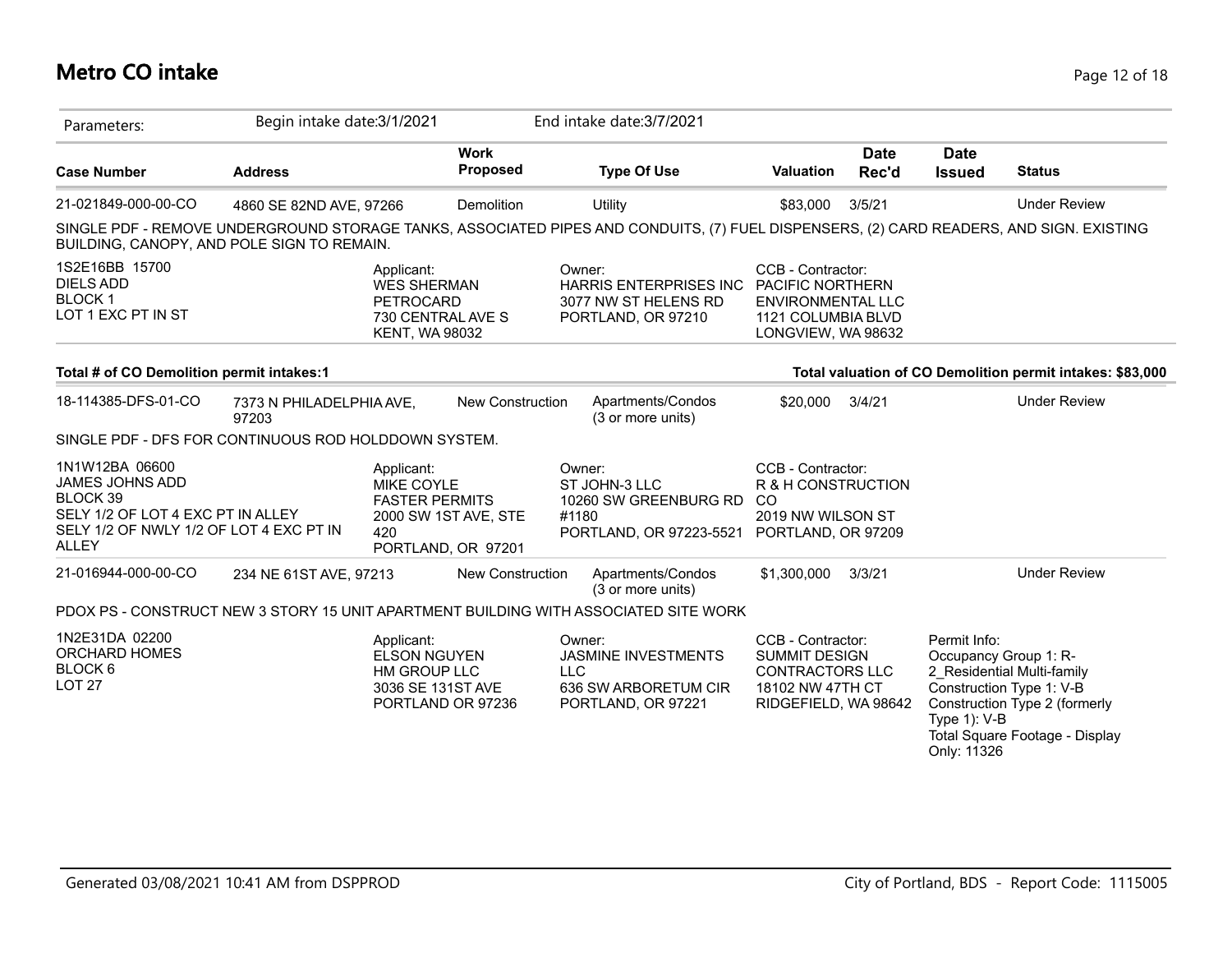# **Metro CO intake** Page 13 of 18

| Parameters:                                                                                       | Begin intake date: 3/1/2021                                                                                                                                                                                                                                                                                  |                                                       | End intake date: 3/7/2021                                                                                               |                                                                                                                                                             |                      |                                                                                   |                                                             |
|---------------------------------------------------------------------------------------------------|--------------------------------------------------------------------------------------------------------------------------------------------------------------------------------------------------------------------------------------------------------------------------------------------------------------|-------------------------------------------------------|-------------------------------------------------------------------------------------------------------------------------|-------------------------------------------------------------------------------------------------------------------------------------------------------------|----------------------|-----------------------------------------------------------------------------------|-------------------------------------------------------------|
| <b>Case Number</b>                                                                                | <b>Address</b>                                                                                                                                                                                                                                                                                               | <b>Work</b><br><b>Proposed</b>                        | <b>Type Of Use</b>                                                                                                      | Valuation                                                                                                                                                   | <b>Date</b><br>Rec'd | <b>Date</b><br><b>Issued</b>                                                      | <b>Status</b>                                               |
| 15-271152-REV-08-CO                                                                               | 777 N COOK ST, 97227                                                                                                                                                                                                                                                                                         | <b>New Construction</b>                               | Apartments/Condos<br>(3 or more units)                                                                                  | \$0                                                                                                                                                         | 3/3/21               | 3/3/21                                                                            | Issued                                                      |
|                                                                                                   | COOK APARTMENTS - REV-08 - Revision to parking lot trench drain                                                                                                                                                                                                                                              |                                                       |                                                                                                                         |                                                                                                                                                             |                      |                                                                                   |                                                             |
| 1N1E27BA 04100<br><b>RIVERVIEW SUB</b><br>BLOCK 4<br>LOT 8-14 TL 4100                             | Applicant:<br>Tonia Dickerson<br><b>Marathon Construction</b><br>Services, LLC<br>Loop W., Suite 200<br>Wilsonville, OR 97070                                                                                                                                                                                | 30050 SW Town Center<br>7596                          | Owner:<br>MISSISSIPPI AVENUE<br>30050 SW TOWN CTR<br>LOOP W #200<br>WILSONVILLE, OR 97070-                              | CCB - Contractor:<br><b>MARATHON</b><br><b>CONSTRUCTION</b><br><b>SERVICES LLC</b><br>30050 SW TOWN<br>CENTER LOOP W STE<br>200<br>WILSONVILLE, OR<br>97070 |                      | Permit Info:<br>Occupancy Group 1: R-<br>Construction Type 1: I-A<br>Type 1): V-A | 2 Residential Multi-family<br>Construction Type 2 (formerly |
| 18-280322-REV-05-CO                                                                               | 1400 N KILPATRICK ST, 97217                                                                                                                                                                                                                                                                                  | New Construction                                      | Apartments/Condos<br>(3 or more units)                                                                                  | \$0                                                                                                                                                         | 3/3/21               | 3/4/21                                                                            | Issued                                                      |
| <b>Structural General Notes.</b>                                                                  | HABITAT FOR HUMANITY N INTERSTATE-REV-05 - Delete Item 2.E. "SUPPORT & ANCHORAGE FOR FIRE PROTECTION SYSTEMS" from list of Deferred Submittal Items on                                                                                                                                                       |                                                       |                                                                                                                         |                                                                                                                                                             |                      |                                                                                   |                                                             |
| 1N1E10CB 10200<br><b>FAIRPORT</b><br>BLOCK 16<br>LOT 1-3&5-8 TL 10200<br>POTENTIAL ADDITIONAL TAX | Applicant:<br><b>RAY CULI</b><br><b>LLC</b><br>70 NE FREMONT ST                                                                                                                                                                                                                                              | R & B DESIGN STUDIO<br><b>ST</b><br>PORTLAND OR 97212 | Owner:<br><b>HABITAT FOR HUMANITY</b><br>PORTLAND/METRO EAST<br><b>1478 NE KILLINGSWORTH</b><br>PORTLAND, OR 97211-4981 | CCB - Contractor:<br><b>HABITAT FOR</b><br><b>HUMANITY PORTLAND</b><br><b>METRO EAST</b><br>PO BOX 11527<br>PORTLAND, OR 97211                              |                      | Permit Info:<br>Occupancy Group 1: R-                                             | 2 Residential Multi-family<br>Construction Type 1: V-A      |
| 20-203692-000-00-CO                                                                               | 2030 NW RALEIGH ST, 97209                                                                                                                                                                                                                                                                                    | New Construction                                      | Apartments/Condos<br>(3 or more units)                                                                                  | \$44,000,000                                                                                                                                                | 3/2/21               |                                                                                   | <b>Under Review</b>                                         |
|                                                                                                   | FREEWELL - BLOCK 291E - New 7-story apartment building with 192 apartment units, residential amenity spaces, and commercial space attached to new 2-story pavilion<br>building by 2nd level pedestrian bridge; includes one level shared below grade parking and associated site work *** w/20-203695-MT *** |                                                       |                                                                                                                         |                                                                                                                                                             |                      |                                                                                   |                                                             |
| 1N1E33BA 00105                                                                                    | Applicant:<br>Natalie Albright<br>SERA Design and<br>Architecture, Inc.<br>338 NW 5th Ave<br>Porltand OR 97209                                                                                                                                                                                               |                                                       | Owner:<br>PREG NW PORTLAND LLC<br>1900 S NORFOLK ST #150<br>SAN MATEO, CA 94403-1161                                    | CCB - Contractor:<br><b>JUD SCHAEFER</b><br>R & H RESIDENTIAL<br><b>CONSTRUCTION CO</b><br>2019 NW WILSON ST<br>PORTLAND, OR 97209                          |                      |                                                                                   |                                                             |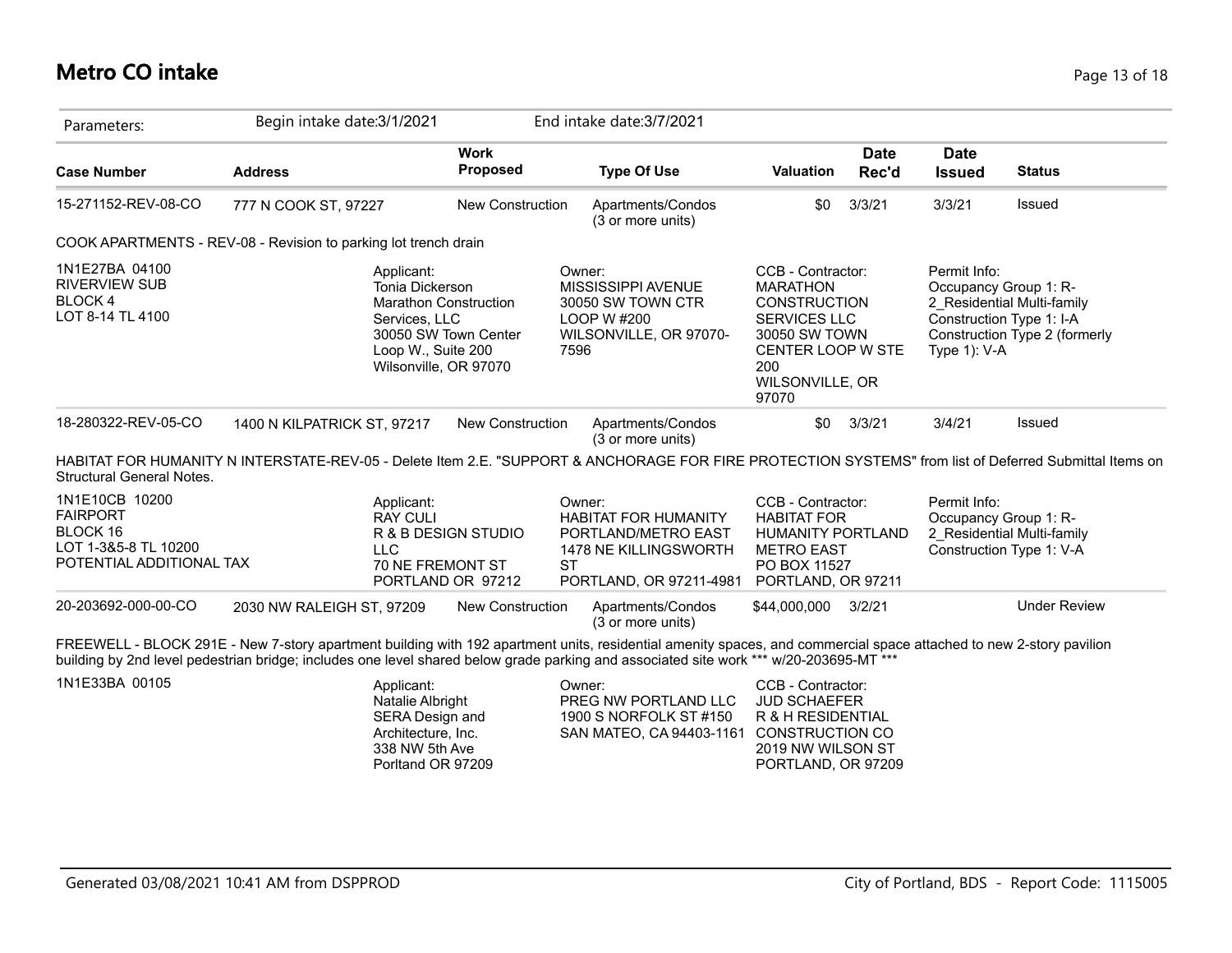## **Metro CO intake** Page 14 of 18

| Parameters:                        | Begin intake date: 3/1/2021 |                                                                                                                        |                                |                | End intake date: 3/7/2021                                                            |                                                                                                                    |                      |                              |                     |
|------------------------------------|-----------------------------|------------------------------------------------------------------------------------------------------------------------|--------------------------------|----------------|--------------------------------------------------------------------------------------|--------------------------------------------------------------------------------------------------------------------|----------------------|------------------------------|---------------------|
| <b>Case Number</b>                 | <b>Address</b>              |                                                                                                                        | <b>Work</b><br><b>Proposed</b> |                | <b>Type Of Use</b>                                                                   | <b>Valuation</b>                                                                                                   | <b>Date</b><br>Rec'd | <b>Date</b><br><b>Issued</b> | <b>Status</b>       |
| 19-219520-DFS-03-CO                | 6430 N MONTANA AVE, 97217   |                                                                                                                        | <b>New Construction</b>        |                | Apartments/Condos<br>(3 or more units)                                               | \$2,500                                                                                                            | 3/1/21               |                              | <b>Under Review</b> |
| SINGLE PDF - DFS FOR SHIP LADDER.  |                             |                                                                                                                        |                                |                |                                                                                      |                                                                                                                    |                      |                              |                     |
| 1N1E15CB 02000                     |                             | Applicant:<br><b>ADRIAN OLTEAN</b><br>205 SE SPOKANE ST.<br>PORTLAND OR 97217                                          |                                | Owner:         | DBM INVESTMENTS LLC<br>12835 SE STALEY AVE<br>DAMASCUS, OR 97089                     | CCB - Contractor:<br><b>DBM CONSTRUCTION</b><br><b>LLC</b><br>205 SE SPOKANE ST<br>SUITE 329<br>PORTLAND, OR 97202 |                      |                              |                     |
| 17-227969-DFS-01-CO                | 1853 NW 28TH AVE, 97210     |                                                                                                                        | <b>New Construction</b>        |                | Apartments/Condos<br>(3 or more units)                                               | \$1,000                                                                                                            | 3/1/21               |                              | <b>Under Review</b> |
| SINGLE PDF - DFS FOR STAIR FRAMING |                             |                                                                                                                        |                                |                |                                                                                      |                                                                                                                    |                      |                              |                     |
| 1N1E29DC 04700                     |                             | Applicant:<br><b>BRANNON SOENS</b><br><b>FIELDWORK DESIGNS</b><br>601 SE HAWTHORNE<br><b>BLVD</b><br>PORTLAND OR 97214 |                                | Owner:         | <b>THURMAN II LLC</b><br>1235 N DUTTON AVE STE E PO BOX 1613<br>SANTA ROSA, CA 95401 | CCB - Contractor:<br>ADC 1 LLC<br>RIDGEFIELD, WA 98642                                                             |                      |                              |                     |
| 17-227923-DFS-01-CO                | 2818 NW UPSHUR ST           |                                                                                                                        | <b>New Construction</b>        |                | Apartments/Condos<br>(3 or more units)                                               | \$1,000                                                                                                            | 3/1/21               |                              | <b>Under Review</b> |
| SINGLE PDF - DFS FOR STAIR FRAMING |                             |                                                                                                                        |                                |                |                                                                                      |                                                                                                                    |                      |                              |                     |
| 1N1E29DC 04701                     |                             | Applicant:<br><b>BRANNON SOENS</b><br><b>FIELDWORK DESIGNS</b><br>601 SE HAWTHORNE<br><b>BLVD</b><br>PORTLAND OR 97214 |                                | Owner:<br>4666 | 28TH & THURMAN LLC<br>1235 N DUTTON AVE #E<br>SANTA ROSA, CA 95401-                  | CCB - Contractor:<br>ADC 1 LLC<br>PO BOX 1613<br>RIDGEFIELD, WA 98642                                              |                      |                              |                     |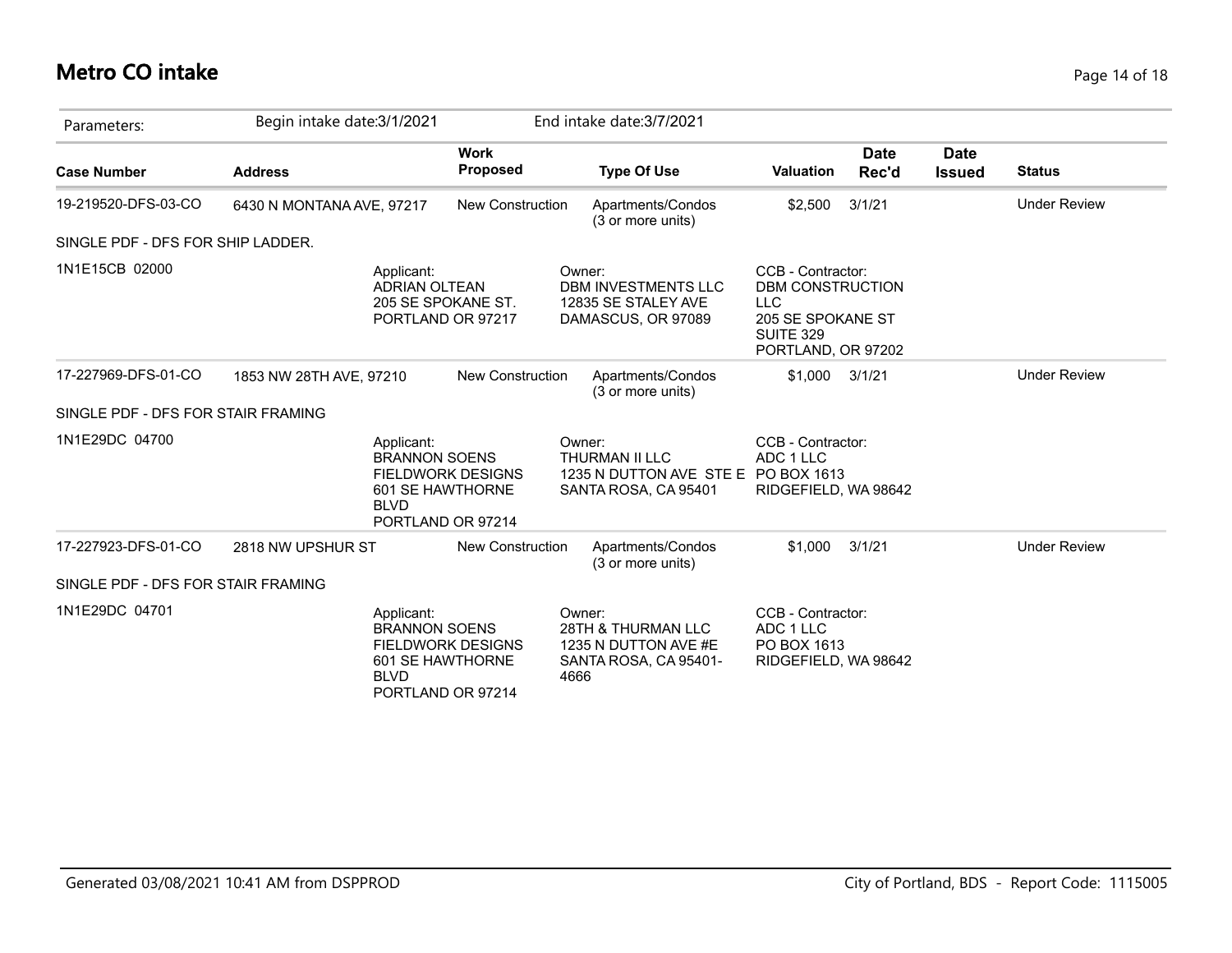## **Metro CO intake** Page 15 of 18

| Parameters:                                        | Begin intake date: 3/1/2021                                                                                                                                                                                                                                                                                                                                                                                                                                                                                   |                                                                       | End intake date: 3/7/2021                                                                 |                                                                                                                                                        |                      |                              |                     |
|----------------------------------------------------|---------------------------------------------------------------------------------------------------------------------------------------------------------------------------------------------------------------------------------------------------------------------------------------------------------------------------------------------------------------------------------------------------------------------------------------------------------------------------------------------------------------|-----------------------------------------------------------------------|-------------------------------------------------------------------------------------------|--------------------------------------------------------------------------------------------------------------------------------------------------------|----------------------|------------------------------|---------------------|
| <b>Case Number</b>                                 | <b>Address</b>                                                                                                                                                                                                                                                                                                                                                                                                                                                                                                | <b>Work</b><br>Proposed                                               | <b>Type Of Use</b>                                                                        | <b>Valuation</b>                                                                                                                                       | <b>Date</b><br>Rec'd | <b>Date</b><br><b>Issued</b> | <b>Status</b>       |
| 19-106186-DFS-13-CO                                | 1510 SW ALDER ST, 97205                                                                                                                                                                                                                                                                                                                                                                                                                                                                                       | <b>New Construction</b>                                               | Apartments/Condos<br>(3 or more units)                                                    | \$20,000                                                                                                                                               | 3/5/21               |                              | <b>Under Review</b> |
| ART Tower - DFS 13 - Electrical seismic attachment |                                                                                                                                                                                                                                                                                                                                                                                                                                                                                                               |                                                                       |                                                                                           |                                                                                                                                                        |                      |                              |                     |
| 1N1E33DC 01700                                     | Applicant:<br><b>MIKE COYLE</b><br><b>FASTER PERMITS</b><br>420                                                                                                                                                                                                                                                                                                                                                                                                                                               | 2000 SW 1ST AVE, STE<br>PORTLAND, OR 97201                            | Owner:<br>REEP-WP ART TOWER JV<br><b>LLC</b><br>220 NW 8TH AVE<br>PORTLAND, OR 97209-3503 | CCB - Contractor:<br>MICHAEL CARRIGG<br><b>ANDERSEN</b><br><b>CONSTRUCTION</b><br>COMPANY OF OREGON<br><b>LLC</b><br>PO BOX 6712<br>PORTLAND, OR 97228 |                      |                              |                     |
| 19-266950-REV-03-CO                                | 2871 SE DIVISION ST, 97202                                                                                                                                                                                                                                                                                                                                                                                                                                                                                    | New Construction                                                      | Apartments/Condos<br>(3 or more units)                                                    | \$0                                                                                                                                                    | 3/1/21               | 3/1/21                       | Issued              |
|                                                    | 28 DIVISION - REV-03 - Revisions to S-101 Structural mild reinforcing plan - ground level revised slab thickness at grid 7.5 between Grids B and C1. Correct Depressed Sab<br>Thickness at Grid 10. S-101A Structural Post-Tensioned Framing Plan - Ground Level Revised Tendon Profiles, Tendon Layout at Grid 7.1 between grids D1&E. Split Tendons<br>Combined into Continuous run at Grid C1 between Grids 8 and 9. Stair landing Slab changed from 10" TO 18". Revised ground floor PT slab calculations |                                                                       |                                                                                           |                                                                                                                                                        |                      |                              |                     |
| 1S1E01CC 04500                                     | Applicant:<br><b>VIJAYETA DAVDA</b><br><b>FLOOR</b>                                                                                                                                                                                                                                                                                                                                                                                                                                                           | <b>HACKER ARCHITECTS</b><br>1615 SE 3RD AVE, 5TH<br>PORTLAND OR 97214 | Owner:<br><b>DIVISION 28 LLC</b><br>PO BOX 492268<br>LOS ANGELES, CA 90049-<br>8268       | CCB - Contractor:<br><b>TRUEBECK</b><br><b>CONSTRUCTION INC</b><br>951 MARINERS ISLAND<br><b>BLVD 700</b><br>SAN MATEO, CA 94404                       |                      |                              |                     |
| 18-162608-DFS-26-CO                                | 7150 NE AIRPORT WAY,<br>97218                                                                                                                                                                                                                                                                                                                                                                                                                                                                                 | <b>New Construction</b>                                               | <b>Business</b>                                                                           | \$35,000                                                                                                                                               | 3/4/21               | 3/4/21                       | Issued              |
| PACR - RCC - DFS-26 - Metal cane rail              |                                                                                                                                                                                                                                                                                                                                                                                                                                                                                                               |                                                                       |                                                                                           |                                                                                                                                                        |                      |                              |                     |
| 00300<br>1N2E08                                    | Applicant:<br>Mike Coyle<br><b>Faster Permits</b><br>420<br>Portland, OR 97201                                                                                                                                                                                                                                                                                                                                                                                                                                | 2000 SW 1st Avenue, Suite                                             | Owner:<br>PORT OF PORTLAND<br>PO BOX 3529<br>PORTLAND, OR 97208-3529                      | CCB - Contractor:<br><b>JE DUNN</b><br><b>CONSTRUCTION</b><br><b>COMPANY</b><br>1001 LOCUST<br>KANSAS CITY, MO 64106                                   |                      |                              |                     |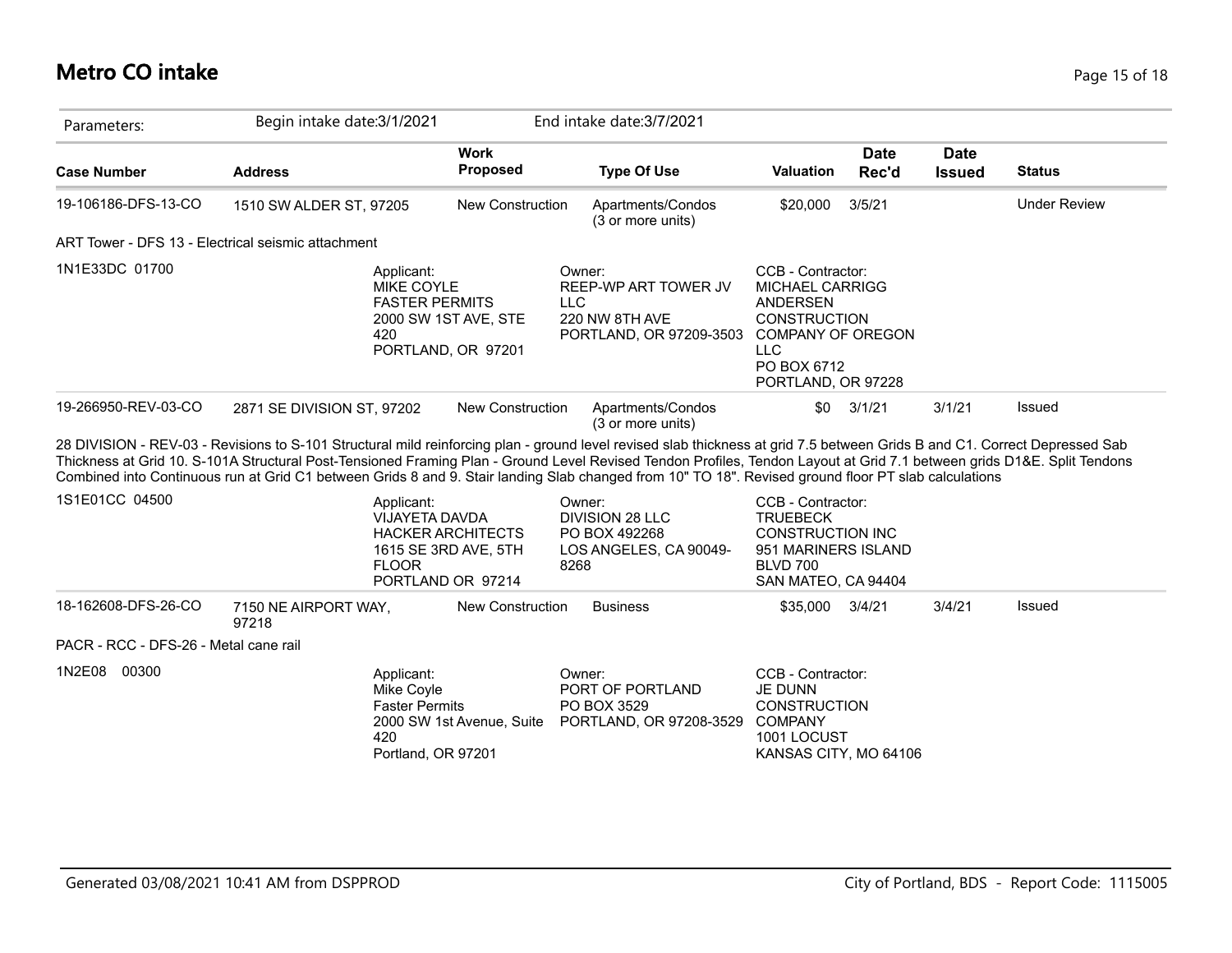## **Metro CO intake** Page 16 of 18

| Parameters:         | Begin intake date: 3/1/2021                                                                                |                                                  | End intake date: 3/7/2021                                                                              |                                                                                                                                                                  |                      |                                                                                                  |                                                                  |
|---------------------|------------------------------------------------------------------------------------------------------------|--------------------------------------------------|--------------------------------------------------------------------------------------------------------|------------------------------------------------------------------------------------------------------------------------------------------------------------------|----------------------|--------------------------------------------------------------------------------------------------|------------------------------------------------------------------|
| <b>Case Number</b>  | <b>Address</b>                                                                                             | <b>Work</b><br><b>Proposed</b>                   | <b>Type Of Use</b>                                                                                     | <b>Valuation</b>                                                                                                                                                 | <b>Date</b><br>Rec'd | <b>Date</b><br><b>Issued</b>                                                                     | <b>Status</b>                                                    |
| 18-188494-REV-17-CO | 5070 N GREELEY AVE, 97217                                                                                  | New Construction                                 | <b>Business</b>                                                                                        | \$0                                                                                                                                                              | 3/3/21               | 3/3/21                                                                                           | Issued                                                           |
|                     | ADIDAS - REV 15 - Revision to relocate existing water meter for use with existing fire water service line. |                                                  |                                                                                                        |                                                                                                                                                                  |                      |                                                                                                  |                                                                  |
| 1N1E21BA 10307      | Applicant:<br><b>Chris Grosse</b><br>Lever Architecture<br><b>FLOOR</b><br>portland OR 97217               | 4713 N ALBINA AVE 4TH                            | Owner:<br><b>ADIDAS VILLAGE</b><br><b>CORPORATION</b><br>5055 N GREELEY AVE<br>PORTLAND, OR 97217-3524 | CCB - Contractor:<br><b>BRIAN SABOM</b><br><b>TURNER</b><br><b>CONSTRUCTION</b><br><b>COMPANY</b><br>1155 SW MORRISON ST<br><b>STE 600</b><br>PORTLAND, OR 97205 |                      | Permit Info:<br>Occupancy Group 1: S-<br>Garage<br>Construction Type 1: I-A<br>Type $1$ ): III-A | 2 Storage - Low Hazard, Parking<br>Construction Type 2 (formerly |
| 19-218657-DFS-12-CO | 1750 SW SALMON ST, 97205                                                                                   | New Construction                                 | Educational                                                                                            | \$3,135,245                                                                                                                                                      | 3/1/21               | 3/1/21                                                                                           | Issued                                                           |
|                     | LINCOLN H.S. - DFS-12 - HVAC piping, equipment, and ductwork seismic (includes roof curbs)                 |                                                  |                                                                                                        |                                                                                                                                                                  |                      |                                                                                                  |                                                                  |
| 1S1E04AB 00100      | Applicant:<br><b>MARK SAWALLICH</b><br><b>HOFFMAN</b><br><b>CONSTRUCTION</b><br><b>SUITE 2100</b>          | 805 SW BROADWAY ST.,<br>PORTLAND, OR 97205       | Owner:<br><b>SCHOOL DISTRICT NO 1</b><br>PO BOX 3107<br>PORTLAND, OR 97208-3107                        | CCB - Contractor:<br><b>HOFFMAN</b><br><b>CONSTRUCTION</b><br><b>COMPANY OF OREGON</b><br>805 SW BROADWAY<br><b>SUITE 2100</b><br>PORTLAND, OR 97205             |                      |                                                                                                  |                                                                  |
| 19-255461-DFS-04-CO | 10230 SE CHERRY BLOSSOM<br>DR, 97216                                                                       | <b>New Construction</b>                          | Institutional                                                                                          | \$10,000                                                                                                                                                         | 3/5/21               | 3/5/21                                                                                           | Issued                                                           |
|                     | DEPAUL TREATMENT CNTR DFS-04 Vibration and Seismic Controls for HVAC Equipment                             |                                                  |                                                                                                        |                                                                                                                                                                  |                      |                                                                                                  |                                                                  |
| 1S2E03BB 02000      | Applicant:<br><b>MEGAN STEELE</b><br>2019 NW WILSON ST                                                     | <b>R&amp;H CONSTRUCTION</b><br>PORTLAND OR 97209 | Owner:<br>DE PAUL QALICB INC<br>830 SE 102ND AVE<br>PORTLAND, OR 97216-2815                            | CCB - Contractor:<br>R & H CONSTRUCTION<br>CO<br>2019 NW WILSON ST<br>PORTLAND, OR 97209                                                                         |                      | Permit Info:<br>Occupancy Group 1: A-<br>2 Restaurant<br>Type $1$ ): V-A                         | Construction Type 1: V-A<br>Construction Type 2 (formerly        |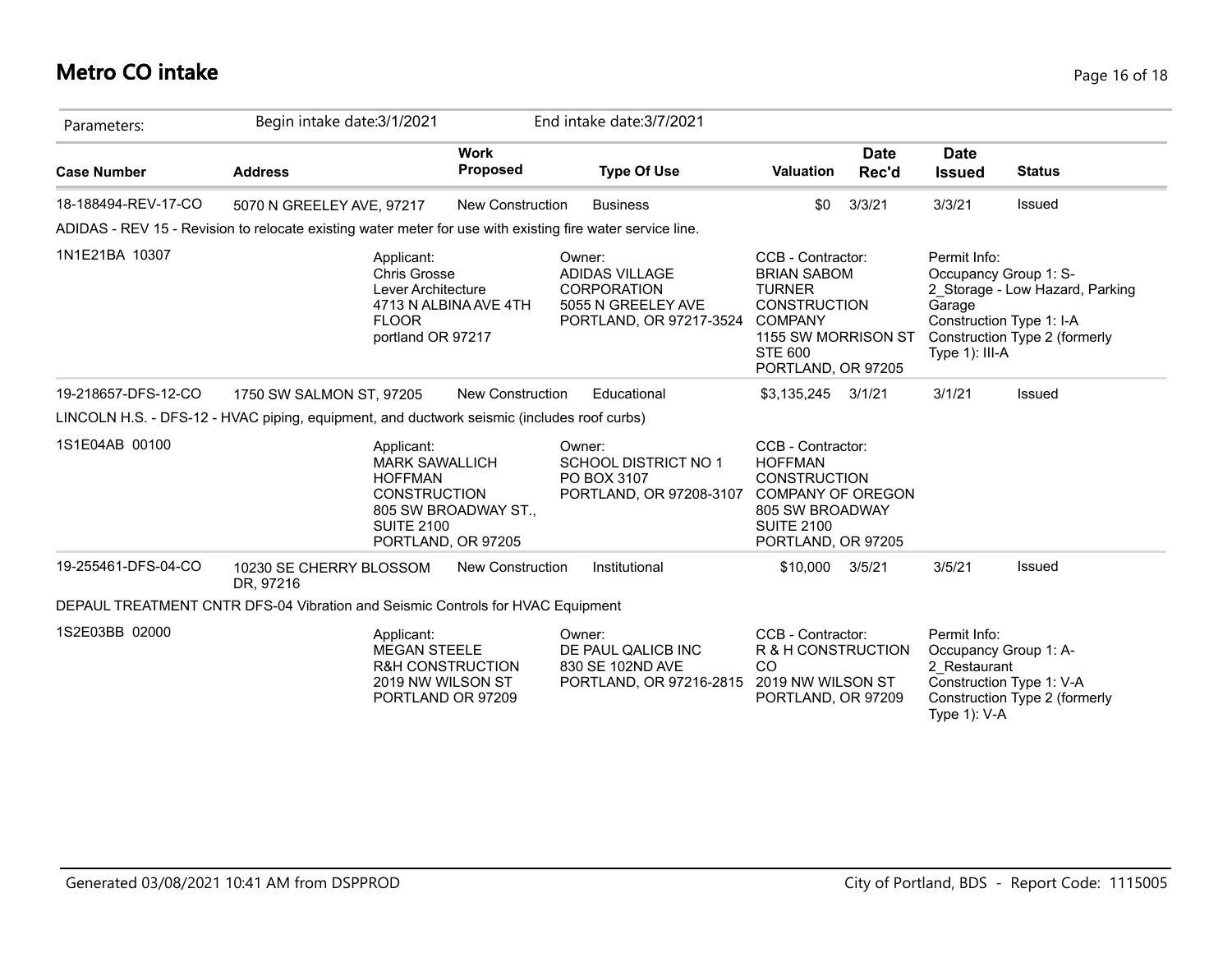# **Metro CO intake** Page 17 of 18

| Parameters:                                                               | Begin intake date: 3/1/2021          |                                                                                                                    |                                | End intake date: 3/7/2021                                                                                      |                                                                                                                      |                      |                              |                     |
|---------------------------------------------------------------------------|--------------------------------------|--------------------------------------------------------------------------------------------------------------------|--------------------------------|----------------------------------------------------------------------------------------------------------------|----------------------------------------------------------------------------------------------------------------------|----------------------|------------------------------|---------------------|
| <b>Case Number</b>                                                        | <b>Address</b>                       |                                                                                                                    | <b>Work</b><br><b>Proposed</b> | <b>Type Of Use</b>                                                                                             | <b>Valuation</b>                                                                                                     | <b>Date</b><br>Rec'd | <b>Date</b><br><b>Issued</b> | <b>Status</b>       |
| 19-255461-DFS-03-CO                                                       | 10230 SE CHERRY BLOSSOM<br>DR, 97216 |                                                                                                                    | <b>New Construction</b>        | Institutional                                                                                                  | \$2,000                                                                                                              | 3/3/21               | 3/3/21                       | <b>Issued</b>       |
| DEPAUL TREATMENT CNTR- DFS-03 - Intumescent Fireproofing                  |                                      |                                                                                                                    |                                |                                                                                                                |                                                                                                                      |                      |                              |                     |
| 1S2E03BB 02000                                                            |                                      | Applicant:<br><b>MEGAN STEELE</b><br><b>R&amp;H CONSTRUCTION</b><br>2019 NW WILSON ST<br>PORTLAND OR 97209         |                                | Owner:<br>DE PAUL QALICB INC<br>830 SE 102ND AVE<br>PORTLAND, OR 97216-2815                                    | CCB - Contractor:<br>R & H CONSTRUCTION<br>CO<br>2019 NW WILSON ST<br>PORTLAND, OR 97209                             |                      |                              |                     |
| 18-162599-DFS-27-CO                                                       | 7200 NE AIRPORT WAY,<br>97218        |                                                                                                                    | New Construction               | Storage                                                                                                        | \$400,000                                                                                                            | 3/4/21               |                              | <b>Under Review</b> |
| PACR - DFS-27 - P3 expansion joints                                       |                                      |                                                                                                                    |                                |                                                                                                                |                                                                                                                      |                      |                              |                     |
| 1N2E08B 00400                                                             |                                      | Applicant:<br><b>MIKE COYLE</b><br><b>FASTER PERMITS</b><br>2000 SW 1ST AVENUE,<br>SUITE 420<br>PORTLAND, OR 97201 |                                | Owner:<br>PORT OF PORTLAND<br>PO BOX 3529<br>PORTLAND, OR 97208-3529                                           | CCB - Contractor:<br><b>JE DUNN</b><br><b>CONSTRUCTION</b><br><b>COMPANY</b><br>1001 LOCUST<br>KANSAS CITY, MO 64106 |                      |                              |                     |
| 18-175399-REV-02-CO                                                       | 2020 N ALBINA AVE, 97227             |                                                                                                                    | <b>New Construction</b>        | Storage                                                                                                        | \$0                                                                                                                  | 3/4/21               |                              | <b>Under Review</b> |
| SINGLE PDF - REVISE PLANS TO BE CONSISTENT WITH DFS-02 FOR FIRE PROOFING. |                                      |                                                                                                                    |                                |                                                                                                                |                                                                                                                      |                      |                              |                     |
| 1N1E27CA 06501<br>SECTION 27 1N 1E<br>TL 6501 1.55 ACRES                  |                                      | Applicant:<br>MIKE COYLE<br><b>FASTER PERMITS</b><br>420<br>PORTLAND, OR 97201                                     | 2000 SW 1ST AVE, SUITE         | Owner:<br><b>BSS ALBINA LLC</b><br>4825 NW 41ST ST STE 500<br>KANSAS CITY, MO 64150                            |                                                                                                                      |                      |                              |                     |
| 19-185999-DFS-01-CO                                                       | 2600 SE 9TH AVE, 97202               |                                                                                                                    | New Construction               | Storage                                                                                                        | \$30,000                                                                                                             | 3/2/21               |                              | <b>Under Review</b> |
| NW NATURAL - STORAGE GARAGES - DFS 01 - Racking                           |                                      |                                                                                                                    |                                |                                                                                                                |                                                                                                                      |                      |                              |                     |
| 1S1E11BA 06900<br>SECTION 11 1S 1E<br>TL 6900 0.15 ACRES DEPT OF REVENUE  |                                      | Applicant:<br>MIKE COYLE<br><b>FASTER PERMITS</b><br>420<br>PORTLAND, OR 97201                                     | 2000 SW 1ST AVE, STE           | Owner:<br>NORTHWEST NATURAL<br><b>GAS CO</b><br>250 SW TAYLOR ST<br>PORTLAND, OR 97204-3034 PORTLAND, OR 97214 | CCB - Contractor:<br><b>BREMIK</b><br><b>CONSTRUCTION INC</b><br>1026 SE STARK STREET                                |                      |                              |                     |